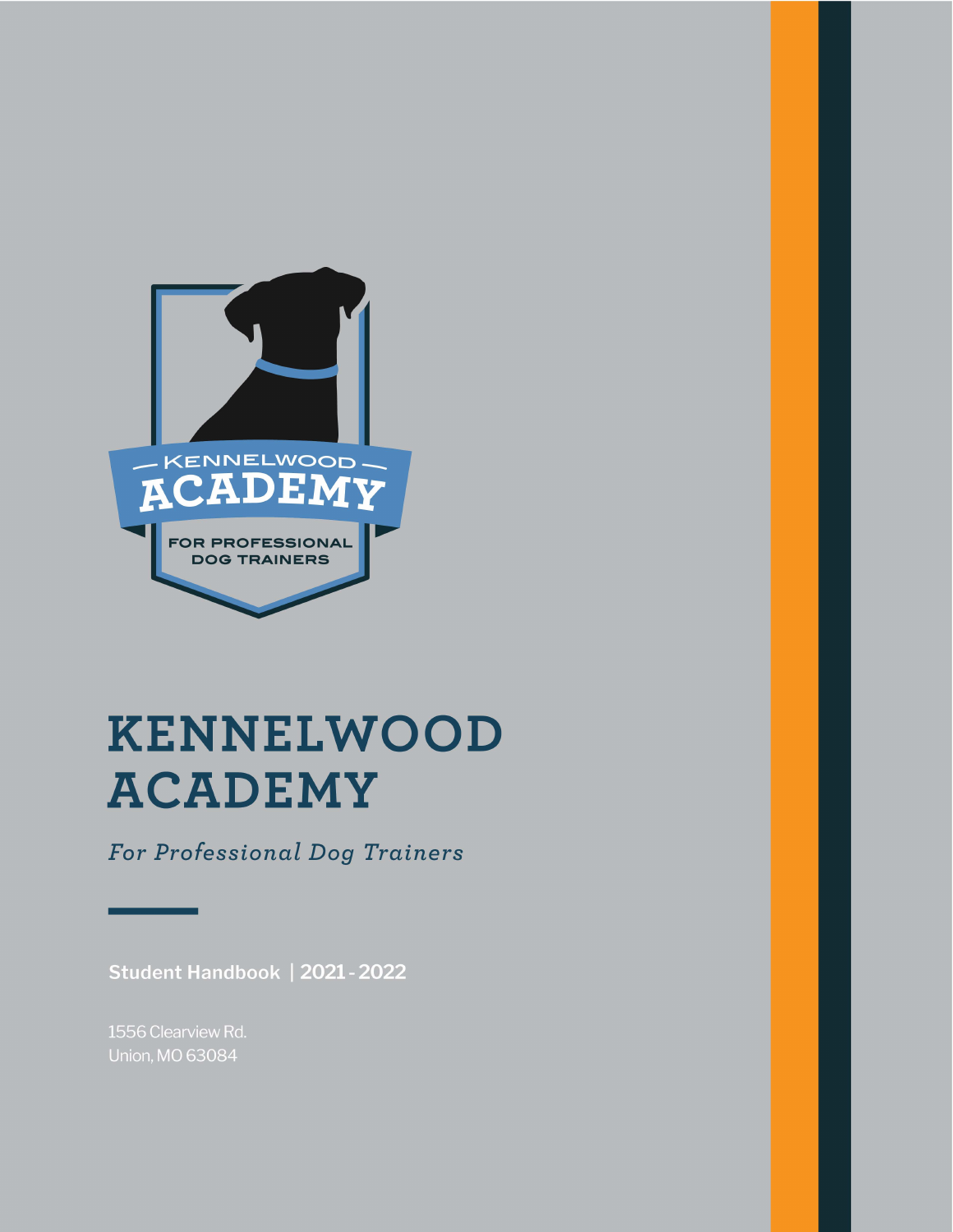# **Table of Contents**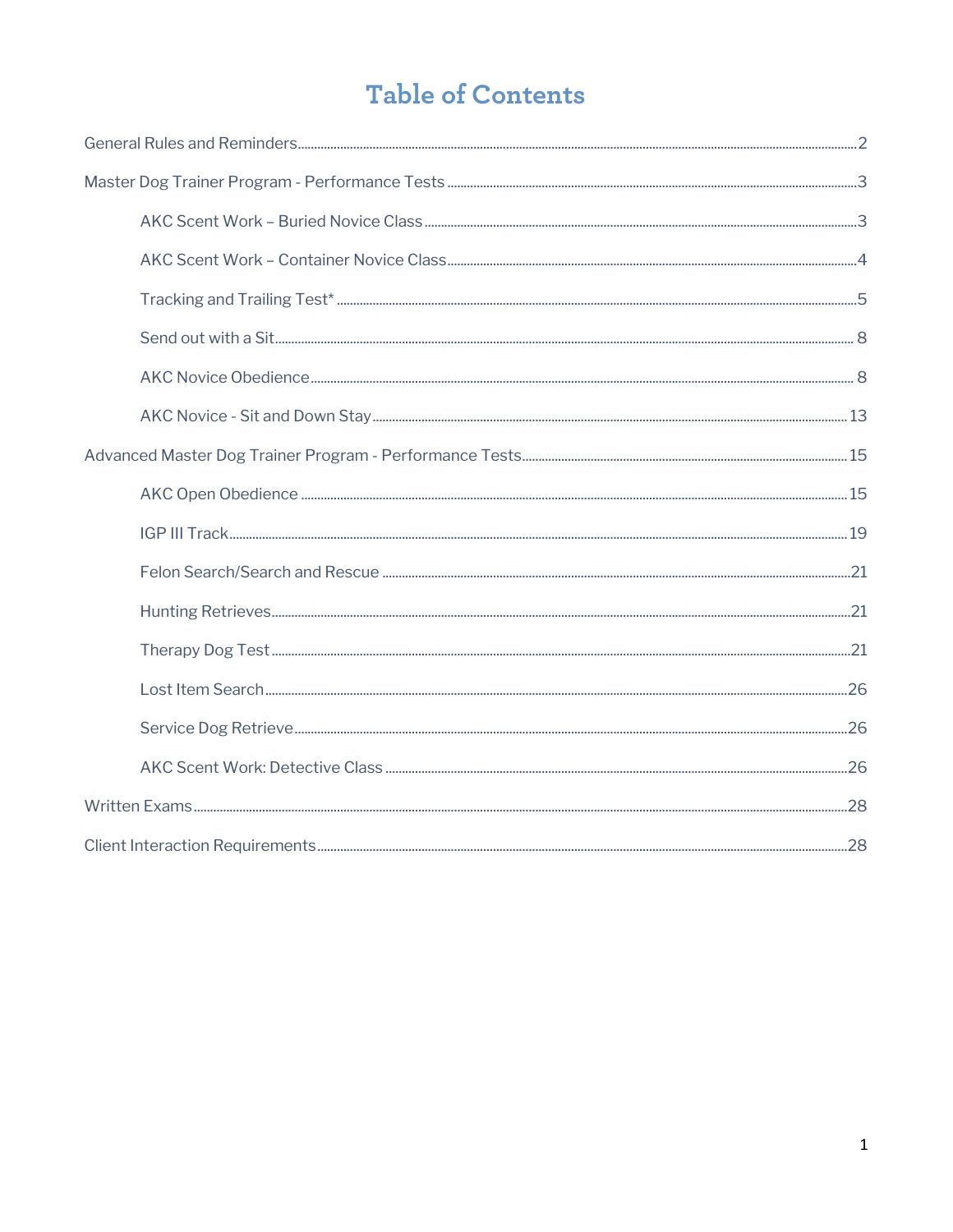# **General Rules and Reminders**

- You may correct your dog during any test, this will result in a non-qualifying score (NQ) (unless it is a practical test) but can be a good training decision to keep your dog from getting test smart since we train and test in the same facilities.
- Appropriate "trial" dress code is required for testing. (Professional apparel and closed toe footwear, with the exception of inclement weather).
- Milestones and performance tests may be tested at anytime unless otherwise scheduled by instructors.
- It is highly recommended that you sweep/mop the testing area before testing begins.
- Requirements marked with an \* may be superseded by completing the Advanced Master requirement.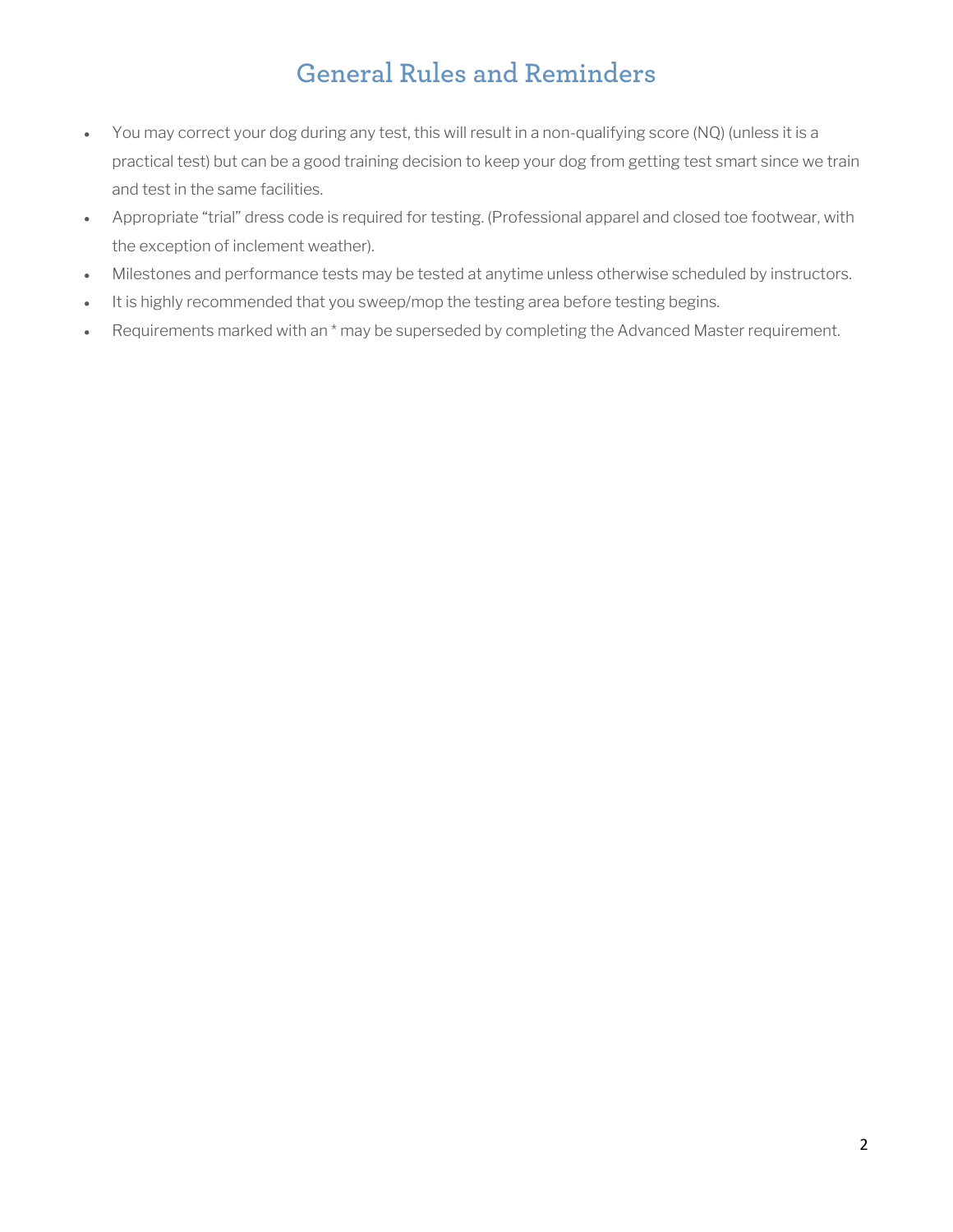# **Master Dog Trainer Program - Performance Tests**

### **AKC Scent Work – Buried Novice Class**

- Simulates the task of Human Remains Dogs to search for scents that have been buried under the ground or submerged under water.
- One of the boxes will conceal a scent.
- There are no intentional distractions.
- The cadaver search is a practical test handlers may use whatever motivation they need for their dog; toys, food, etc.
- An alternative grade can be obtained by passing a NNDDA, NAPWDA or AKC Scent work certification.
- Pass / Fail performance test.

#### **Scents**

Any scent may be utilized but must be contained in a clean glass jar or metal container to prevent contamination. The scent must be on cotton balls or cotton swabs. If swabs are used, only those with paper stems (not plastic) may be used. The swabs should be cut in half, and the stems may be trimmed shorter, if preferred. To prepare the odors for trial, two (2) drops of the oil should be applied directly to the cotton ball or cotton swab.

#### **Search Area**

• Six tote boxes (16 inches wide by 11 inches deep by 7 inches high - up to 2 inches smaller or larger is permissible), will be placed in the search area, in two rows of three, at least 36 inches apart. The search area must be at least 150 but not more than 200 square feet. Each box will be filled equally, with enough sand that the buried scent vessel will be covered with four inches of sand.

#### **Search Time**

The dog has two minutes to locate the target scent and communicate the find to its handler.

#### **Indication at Odor**

The handler must call "Alert" when the dog indicates the find.

#### **Non – Qualifying Items**

Running out of time, handlers actively looking for the hide or calling "Alert" on a false find.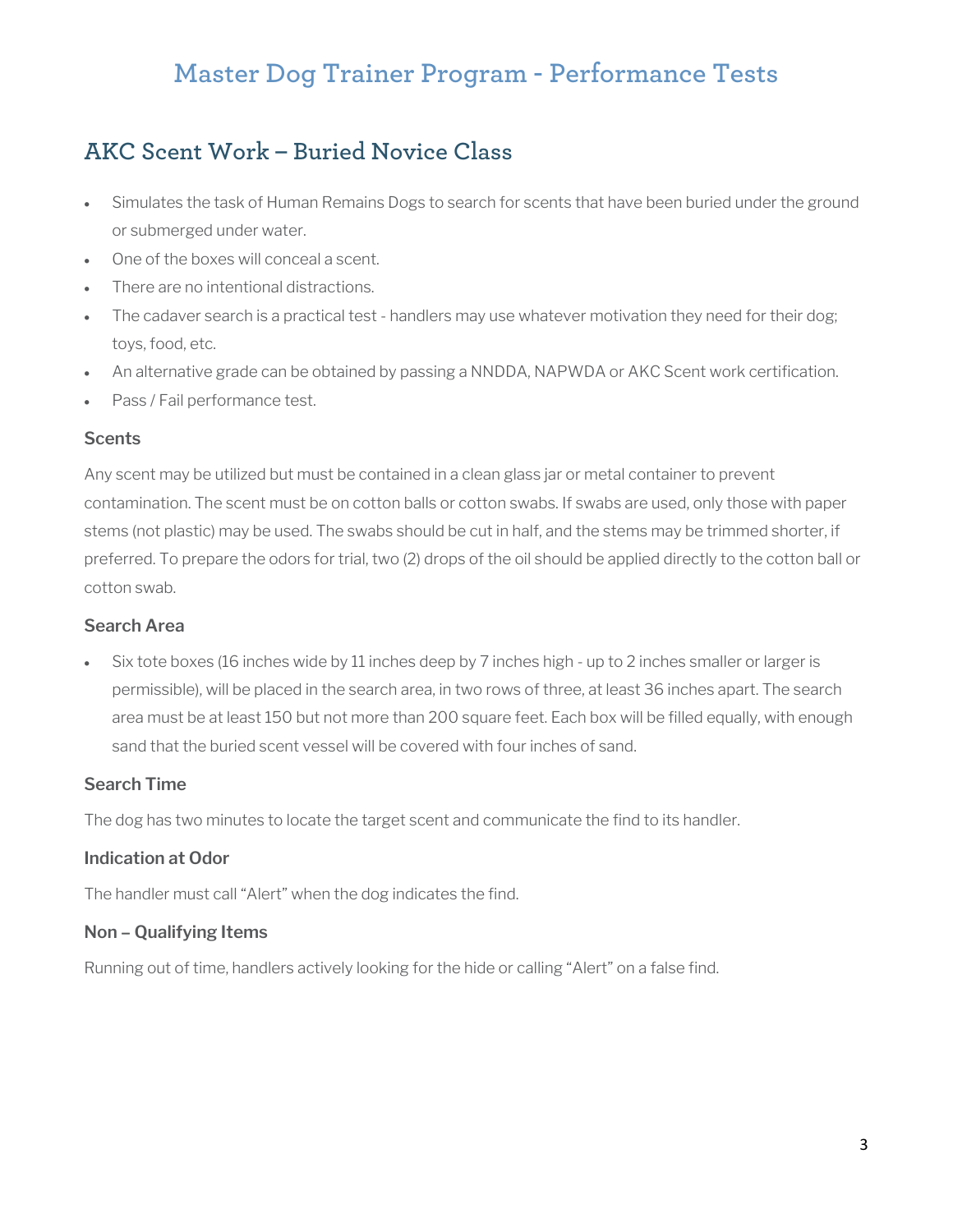### **AKC Scent Work – Container Novice Class**

- Modeled after the AKC scent work container Novice Class
- This test consists of one (1) specific odor hidden indoors, inside ten (10) possible identical cardboard boxes.
- This test is a practical exam, so handlers may use whatever motivation they need to for their dog; training collars, toys, food, etc.
- An alternative grade can be obtained by passing a NNDDA, NAPWDA or AKC Scent work certification.
- Pass / Fail performance test.

#### **Scents**

Any scent may be utilized but must be contained in a clean glass jar or metal container to prevent contamination. The scent must be on cotton balls or cotton swabs. If swabs are used, only those with paper stems (not plastic) may be used. The swabs should be cut in half, and the stems may be trimmed shorter, if preferred. To prepare the odors for trial, two (2) drops of the oil should be applied directly to the cotton ball or cotton swab.

#### **Containers**

Containers in Novice searches must be cardboard boxes and must all be identical. Whenever cardboard boxes are used, they must be of uniform size and shall be at least 10-inches long by 8-inches wide; they must be no less than 3-inches and no more than 8-inches tall. Surplus containers for replacement must be available should any of the containers become damaged or contaminated. Whenever cardboard boxes are used, the bottoms of the boxes must be taped shut.

#### **Search Area**

Ten identical cardboard boxes are laid out on the floor of the search area. The boxes are arranged in two rows of five containers.

Each box must be at least 12" apart, and each row must be at least 36" apart.

#### **Search Time**

The dog has two (2) minutes to locate the container with the target scent and communicate the find to its handler.

#### **Indication at Odor**

Handlers must confirm the dog's indication with the word "Alert" when the dog indicates a find. If it is not immediately obvious where the dog is indicating when alert is called, the judge may ask the handler to point to the source location.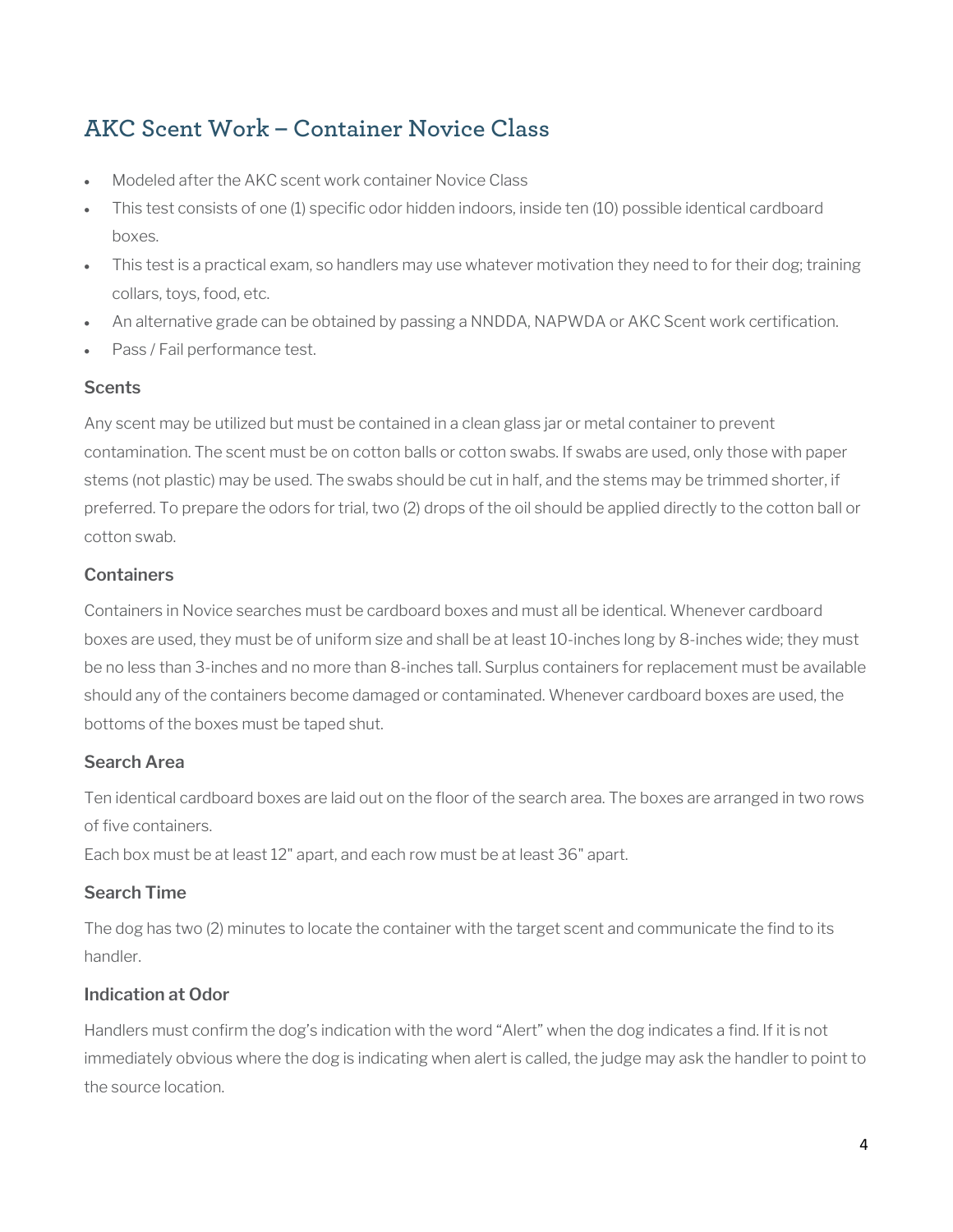#### **Non – Qualifying Items**

Eliminating inside during the test, running out of time, handlers actively looking for the hide or calling "Alert" on a false find.

# **Tracking and Trailing Test\***

- Modeled after the IGP-V tracking title.
- This test is used to judge the handler's capability to train a tracking and trailing dog.
- The length of the track will be a minimum of 200 paces with two (2) legs and one (1) turn.
- Can be superseded with IGP III/SAR track.
- Judged performance test.

#### **Laying the Track**

The handler will lay their own track. The hander must supply a tracking flag and two (2) articles owned by the handler. The judge will call the handler through laying the track and instruct the handler when to place down the articles. The length of the track will be a minimum of 200 paces with two (2) legs and one (1) turn. One (1) of the articles will be placed on first leg and one (1) article will be placed at the end of the track. Articles are not to be placed within 20 paces before or after the corner and must be on the track. Corners may be rounded but must not exceed a five (5) step turn. After dropping the last article, the track layer must continue at least 10 paces in a forward direction. There will be no aging time required for the track.

#### **Articles**

Within a track the articles must be made of different materials (e.g., leather, textiles, wood) and be 1"x 4" in size.

#### **Indicating the Articles**

The indication can be done by sitting, lying down and standing, or alternating. The articles must be indicated convincingly without the help from the dog handler. Once the dog has indicated the article, the dog handler drops the tracking line or puts it down, goes directly to the dog, picks up the article and displays it to the judge. This can be done either on the left or on the right side of the dog. The dog must be calm in this position. The indicating must be done in the direction of the track. Slightly crooked lying down, sitting or standing to the article is not faulty. The article must lie directly in front of, or between the front paws. The dog must remain calm in the position until restarted on the track. After the articles are displayed, a re-start is made with a command to track.

#### **Tracking line**

The dog can track on a 10m (33ft) long line. A check of the line length, the collar or the harness by the Judge must be carried out before the start of the track work (at the latest, at the time of reporting in). Flexible Leashes are not permitted. The track line can be over the back, on the side of the dog or between the front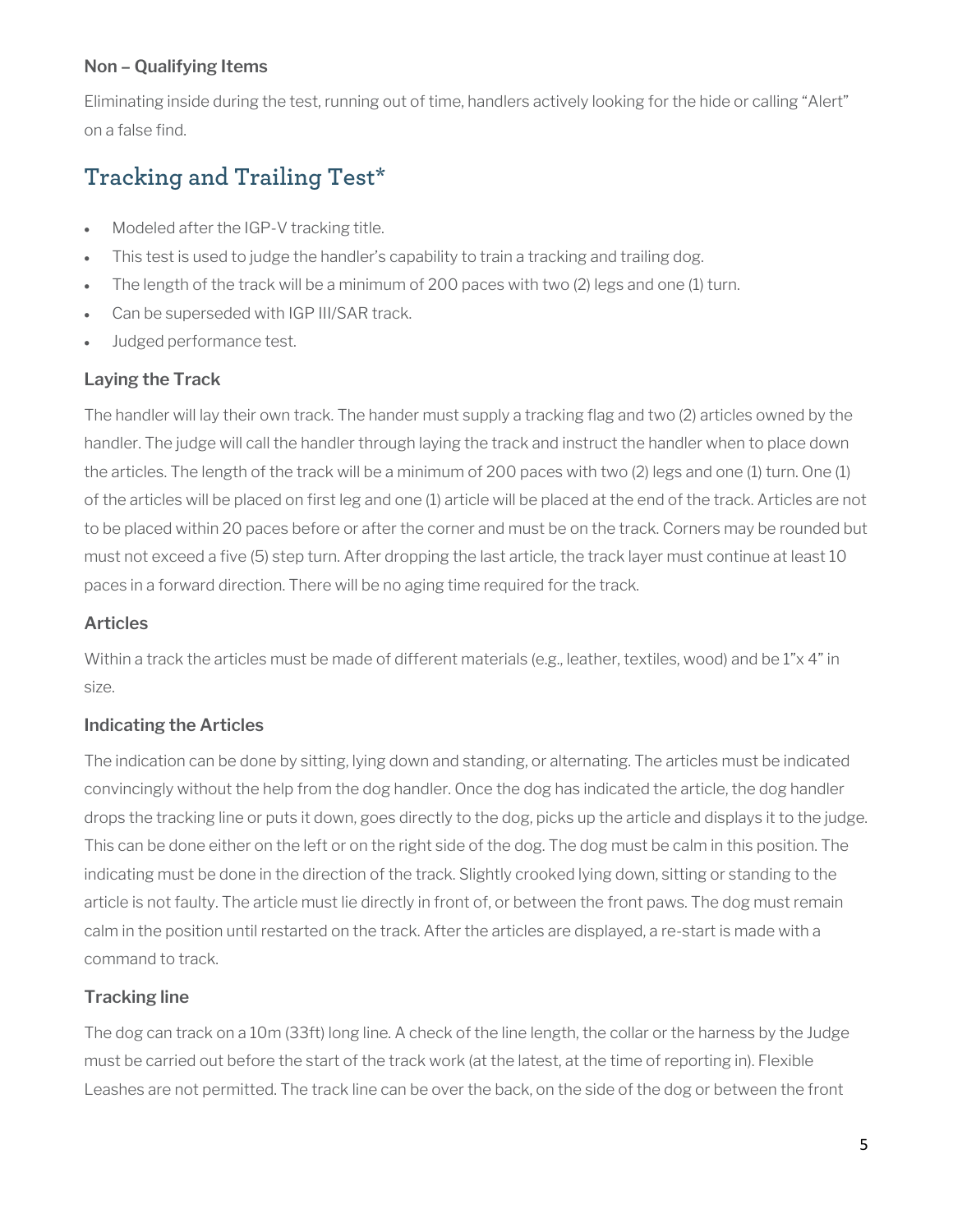and / or rear legs. It can either be attached directly to the loose-fitting collar or to the attachment ring of the harness. If a harness is used, make sure that the back strap does not extend beyond the last rib of the dog. The tracking line may sag during the track, but the required distance from the dog must not be seriously shortened. Ground contact of the line is not faulty.

#### **Working the Track**

The dog must be given a verbal command to track at the scent pad. The handler has a maximum of three (3) commands to start the dog. The second and third attempts lead to a deduction in the evaluation of the first leg. The dog must take the track with a deep nose and then work the track with a deep nose, high tracking intensity, consistent and even speed. The search speed is not judged if the dog is tracking in a convincing and intensive manner. The start (also when restarting after the finding of the articles) has to be done with the handler giving a verbal command to track and the handler standing upright. A certain amount of slack in the leash is permitted in using the line. If the dog is caught in the tracking line, the handler may ask the judge to be able to untangle the dog, the command to restart is given from the end of the tracking line with is no deduction.

#### **Corners**

The dog must work out corners confidently. Circling at the corner is pointed. A head check without leaving the track is permitted. After the corner, the dog must continue with the required high intensity and at the same speed. Through the corner, the handler must maintain the prescribed distance. The handler does not have to follow the track. However, the handler is not permitted to leave the track until the dog has changed direction and is committed to the next leg.

#### **Scoring**

Deductions will be made for wondering, urinating or defecating, circling at the corners, continuous encouragement from the handler, line or verbal help in the track or at the articles.

#### **Non – Qualifying Items**

If the dog gives up working or if the dog leaves the track further than 20m.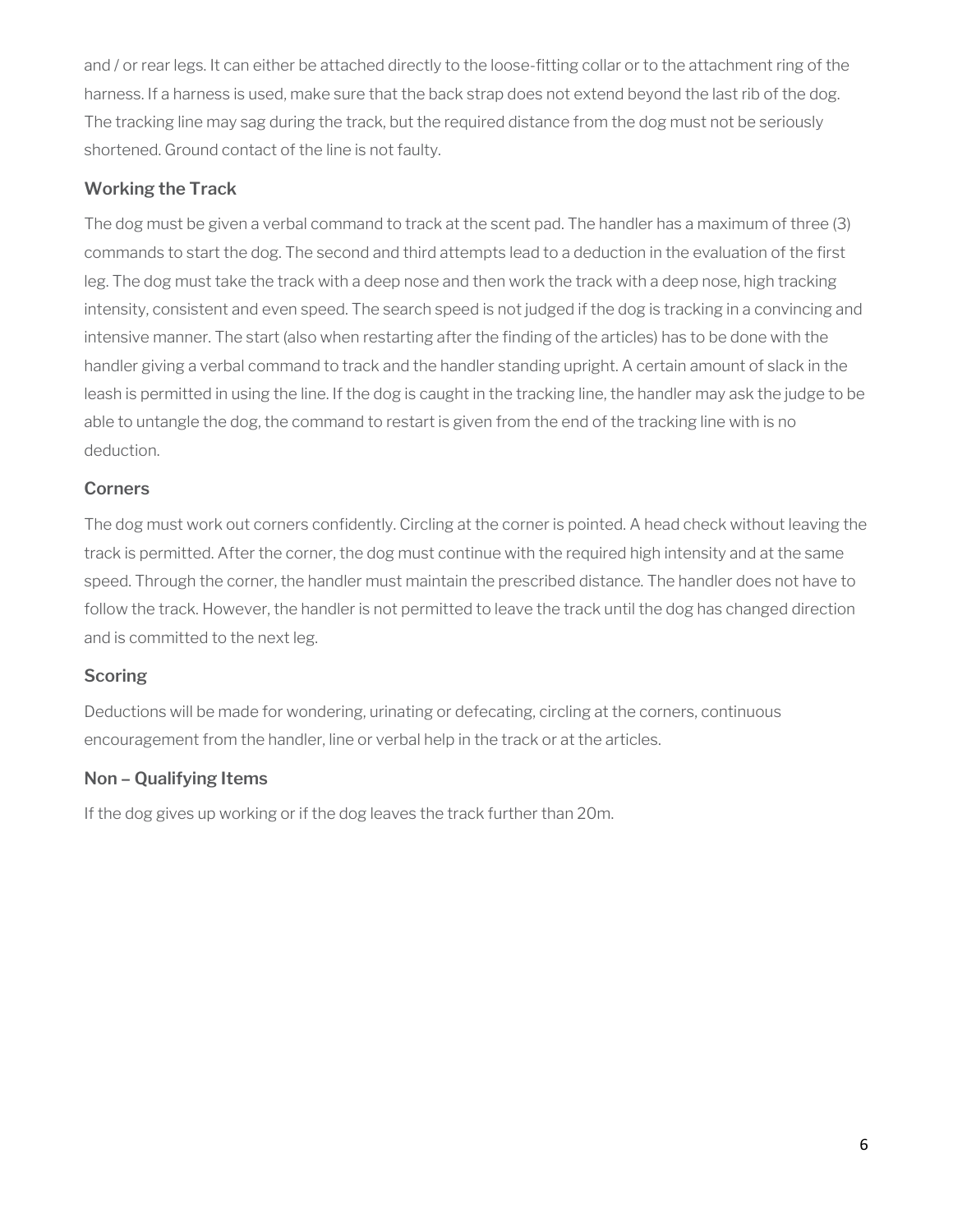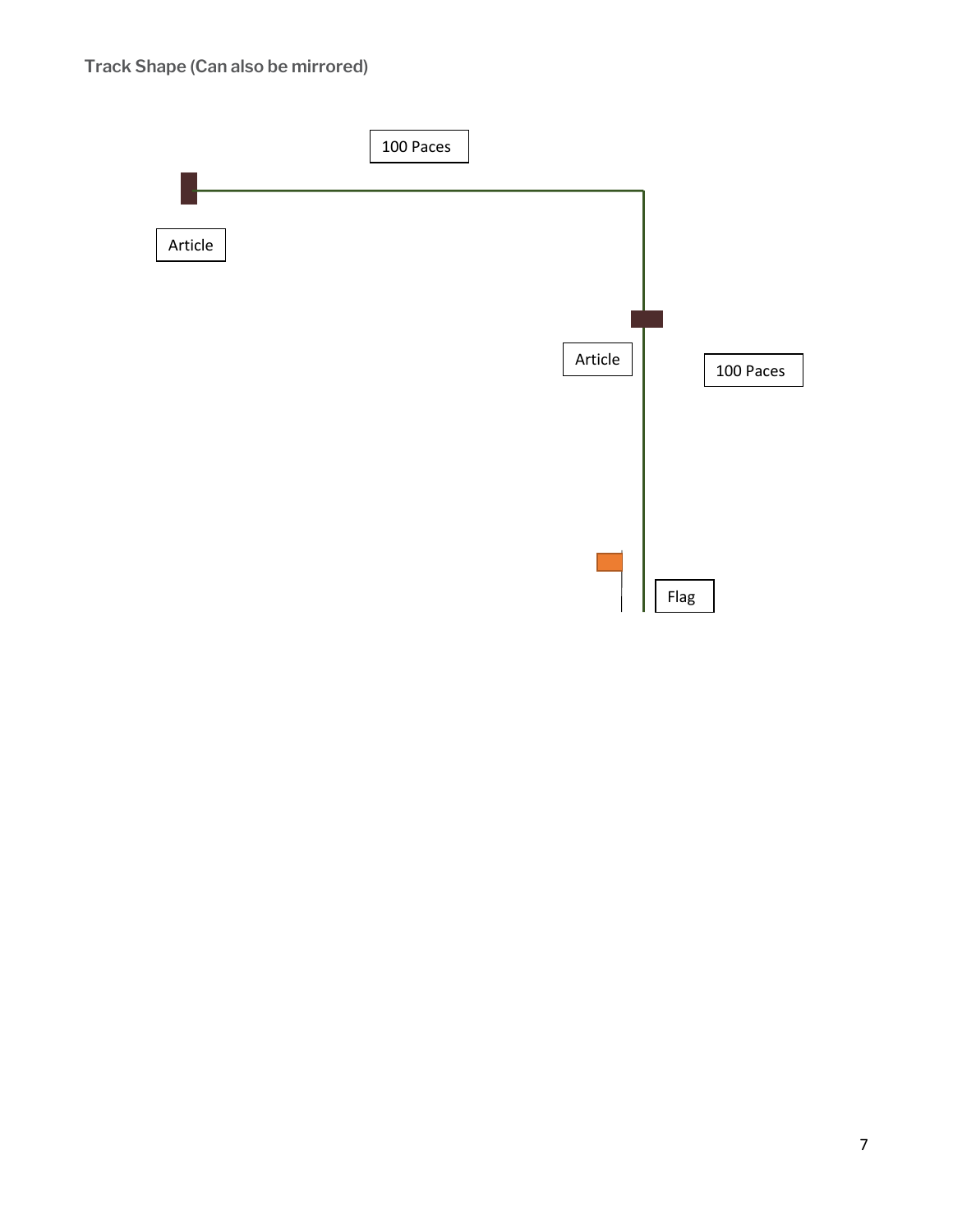# **Send out with a Sit**

- The send out is utilized to test the dog's commitment to run straight and away from the handler.
- The stop is used to ensure the dog will listen to the handler's command.
- Handlers will enter the ring in on a (6ft.) leash and head to a designated starting area.
- Once the handler is ready, the judge will tell the handler to send their dog.
- Pass / Fail performance test.

#### **Send**

The dog must go out on the first command and run straight, passing the point clearly indicated by the judge (approximately 50ft.). A hand signal to send the dog is allowed in conjunction with a verbal command.

#### **Stop and Sit**

After the dog crosses the minimum distance, the handler must command the dog to sit. The dog must sit on the first command and remain sitting while the handler returns to the dog. Once the handler walks around the dog and into heel position (AKC style), the exercise is finished.

#### **Non – Qualifying Items**

Failure to go out on the first command, failure to sit on command, breaking sit before handler returns.

### **AKC Novice Obedience**

- The American Kennel Club Novice demonstrates the dog and handler's ability to follow specific precise obedience routines. Handlers are judged on the correctness and willingness of their dog's training.
- Enter the ring on leash Live ring of choke chain/fur saver.
- Handler may lightly pet and praise their dog after each exercise.
- Judged performance test.

#### **Heel on Leash and Figure Eight.**

The principal feature of this exercise is the ability of the dog and handler to work as a team. The orders are: "Forward," "Halt," "Right turn," "Left turn," "About turn," "Slow," "Normal" and "Fast." "Fast" means that the handler must run, and the handler and dog must move forward at a noticeably accelerated speed. All about turns will be right about turns. Orders for halts and turns will be given only when the handler is moving at a normal speed. The other orders may be given in any sequence and turns and halts may be repeated. However, the judge should standardize the heeling pattern for all dogs in the class. The leash may be held in either hand or in both hands, but the hands must be held in a natural position. The handler will enter the ring with the dog on a loose leash and stand with the dog sitting in the heel position in a place designated by the judge. The judge will ask "Are you ready?" before giving the first order. The handler may give a command to heel and will walk briskly and naturally with the dog on a loose leash. The dog should walk close to the handler's left side without swinging wide, lagging, forging or crowding. The dog must not interfere with the handler's freedom of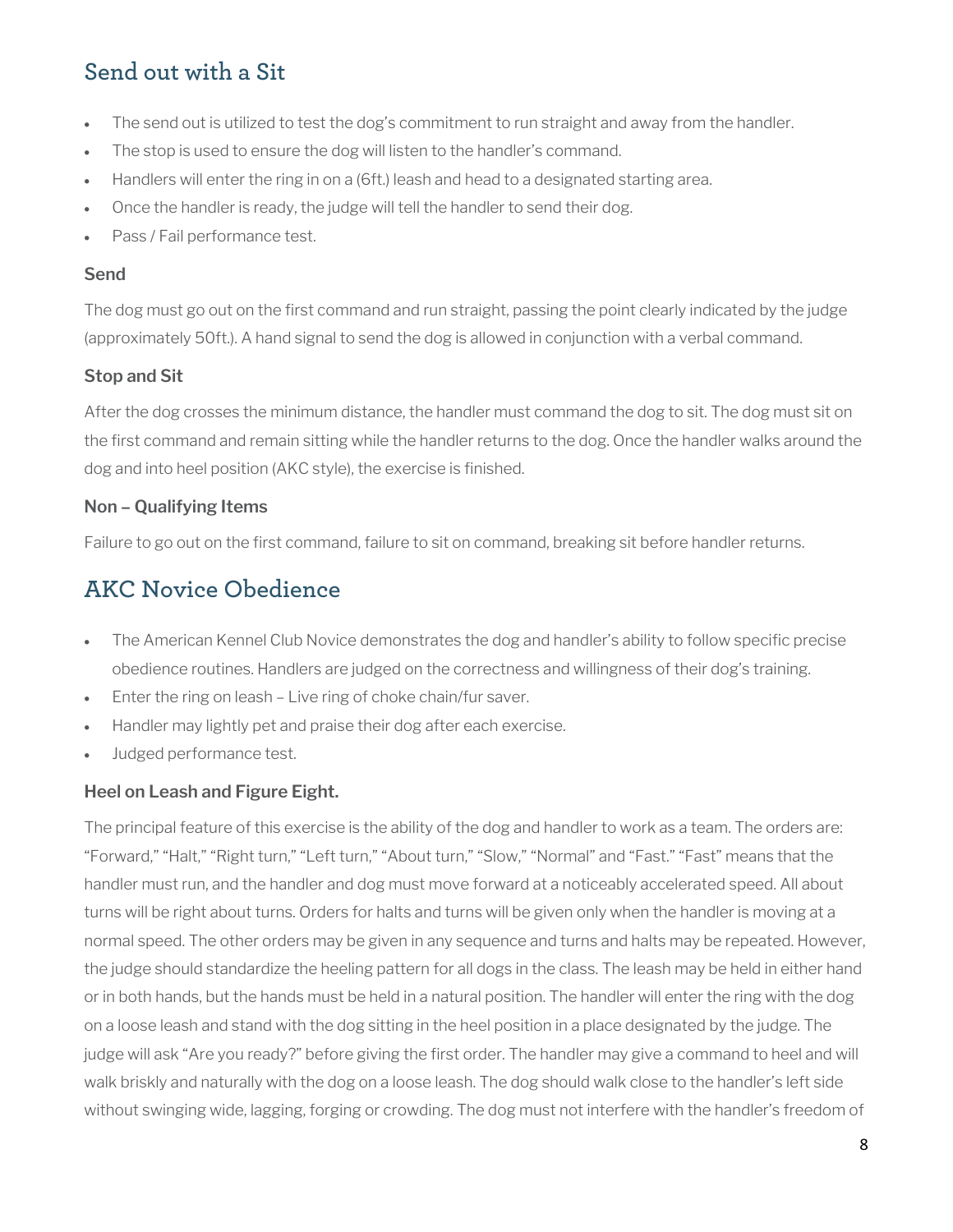motion at any time. At each order to halt, the handler will stop. The dog shall sit straight and promptly in the heel position without command and shall not move until the handler again moves forward on the judge's order. After each halt, it is permissible for the handler to give a command to heel before moving forward again. The judge will say "Exercise finished" after this portion of the exercise. For the Figure Eight, the handler will stand and the dog will sit in heel position facing the judge, midway between the two stewards, who will stand 8 feet apart. The Figure Eight will be done on leash; the handler may go around either steward first. The judge will ask "Are you ready?" before giving the first order. The handler and dog will walk briskly around and between the two stewards twice. There will be no about turn, fast or slow, but the judge must order at least one halt during this exercise and another halt at the end.

#### **Scoring**

Depending on the circumstances, minor or substantial deductions, will be made for additional commands or signals to heel or for failure of dog or handler to speed up noticeably for the fast or slow down noticeably for the slow. Minor or substantial deductions shall be made for lagging, heeling wide, forging, crowding, poor sits, failure to sit at a halt and other heeling imperfections. Deductions should also be made for a handler who guides the dog with the leash, any tightening or jerking of the leash, or does not walk at a brisk pace.

#### **Non – Qualifying Items**

If a handler is constantly controlling the dog by tugging on the leash or is adapting to the dog's pace, that dog must receive a non-qualifying (NQ) score for the exercise.

#### **Stand for Examination.**

The principal feature of this exercise is that the dog stand in position before and during the examination without displaying resentment. The orders are: "Stand your dog and leave when you are ready," "Back to your dog," and "Exercise finished." Prior to the start of the exercises the handler will remove the leash and give it to a steward, who will place it on the judge's table or other designated place. The handler will take their dog to the place indicated by the judge. The judge will ask "Are you ready?" before giving the first order. On the judge's order, the handler will stand/pose the dog by the method of the handler's choice, taking any reasonable time if they choose to pose the dog as in the show ring. The handler will then stand with the dog in the heel position, and may give the command to stay, walk straight forward about 6 feet, and then turn and face the dog. The judge will approach the dog from the front. Using the fingers and palm of one hand, the judge will touch the dog's head, body and hindquarters. On the order "Back to your dog," the handler will walk around behind the dog and return to the heel position. The dog must remain standing until the judge has said "Exercise finished."

#### **Scoring**

The scoring of this exercise will not start until the handler has given the command and/or signal to stay, except for such things as rough treatment by the handler or active resistance by the dog to its handler's attempts to have it stand. Either of these will be penalized substantially. Minor or substantial deductions, even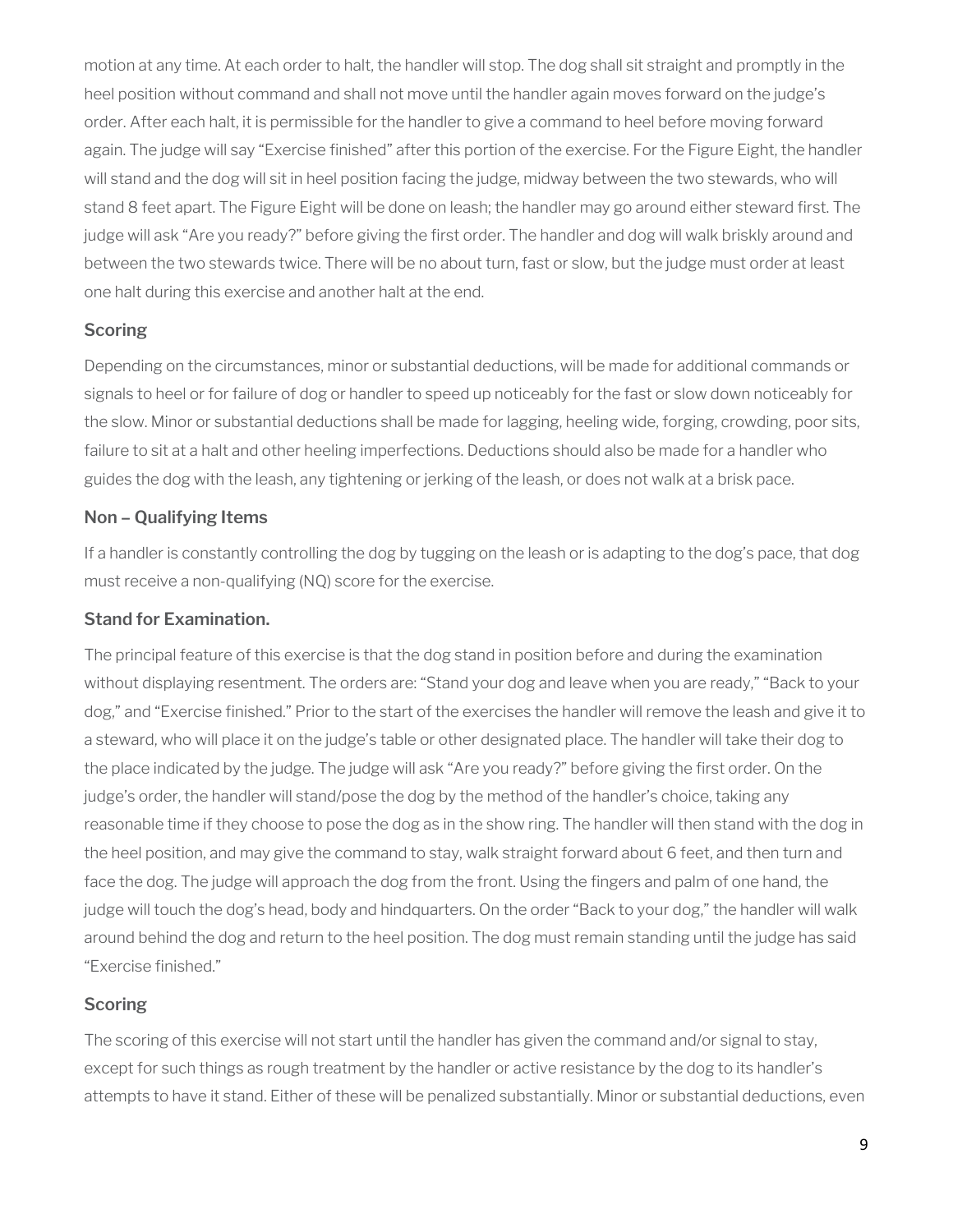to the point of a non-qualifying (NQ) score, will be made for shyness. Minor or substantial deductions will be made for a dog that moves its feet at any time or sits or moves away after the examination has been completed.

#### **Non-Qualifying Items**

A dog must receive a non-qualifying (NQ) score if it sits or lies down, moves away from the place where it was left either before or during the examination, or growls, snaps or displays resentment.

#### **Heel Free.**

This exercise will be performed as in the Heel on Leash but without either the leash or the Figure Eight. The scoring and orders will be the same.

#### **Recall.**

The principal features of this exercise are that the dog stay where left until called by the handler, and that the dog responds promptly to the handler's command or signal to come. The orders are: "Leave your dog," "Call your dog," and "Finish." The handler will stand with the dog sitting in the heel position in a place designated by the judge. The judge will ask "Are you ready?" before giving the first order. On the judge's order, the handler may give a command to the dog to stay in the sit position. The handler will then walk forward to the other end of the ring, turn to face the dog, and stand with the arms and hands hanging naturally. On the judge's order or signal, the handler will either command the dog to come. The dog must come directly, at a brisk trot or gallop and sit straight, centered in front of the handler. The dog must be close enough to its handler so that the handler could touch its head without excessive bending, stretching or moving either foot. On the judge's order, the handler will give a command or signal to finish. The dog must go smartly to heel position and sit. The manner in which the dog finishes will be optional, provided it is prompt and that the dog sits straight at heel.

#### **Scoring**

Substantial deductions will be made for a handler's extra command or signal to sit or finish and for a dog that fails to remain sitting and either stands or lies down, fails to come at a brisk trot or gallop, fails to sit in front, or fails to finish or sit at heel. Minor or substantial deductions will be made for slow or poor sits, for finishes that are not prompt or smart, for touching the handler on coming in or while finishing, and for sitting between the handler's feet.

#### **Non-Qualifying Items**

A dog must receive a non-qualifying (NQ) score if it is given an additional command and/or signal to stay, if it fails to come on the first command or signal, if it moves from the place it was left before being called or signaled to come, or if it does not sit close enough to its handler so that the handler could touch its head without excessive bending, stretching or moving either foot.

#### **Sit Stay – Get Your Leash.**

The principal feature of this exercise is that the dog remains in the sit position. The orders are: "Sit your dog,"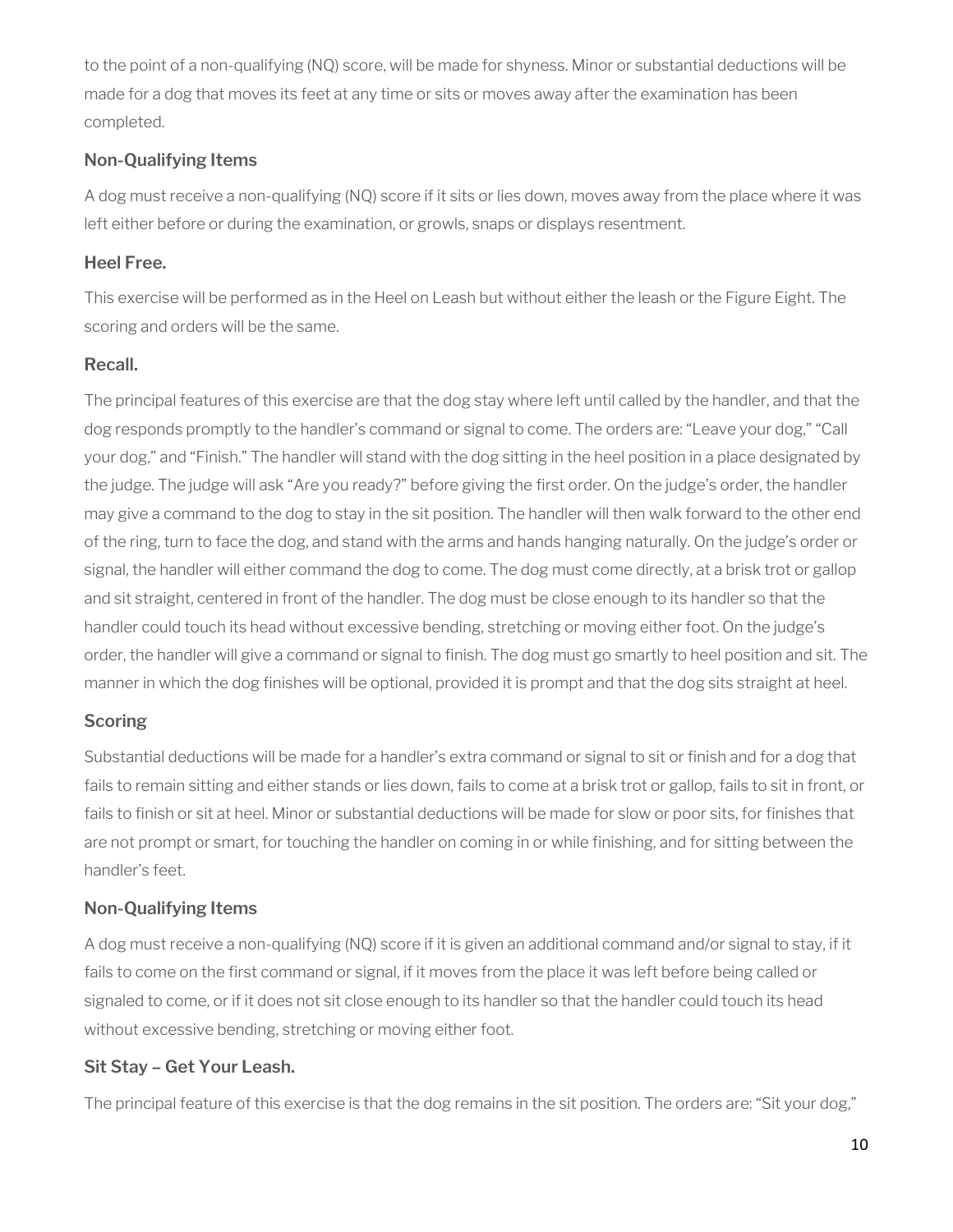"Leave your dog to get your leash," and "Back to your dog." The handler will stand with the dog sitting in heel position in a place designated by the judge. The judge will ask "Are you ready?" before giving the first order. On the judge's order the handler may command and/or signal the dog to sit without touching either the dog or the dog's collar. On further order to "Leave your dog to get your leash," the handler may give a command and will walk forward immediately to the place designated by the judge for the leash, pick up the leash, turn, and face the dog. The judge will give the order "Back to your dog." The handler must return directly, walking around and behind the dog to heel position. The dog must not move from the sitting position until after the judge has said "Exercise finished." The judge will tell the handler "Clip your leash to the collar and maintain control of your dog." The handler is required to exit the ring with the dog under control and without jumping, pulling or tugging on the leash.

#### **Scoring**

Scoring of the exercise for such things as rough treatment of a dog by its handler or resistance by a dog to its handler's attempts to make it sit starts with the first order, "Sit your dog." These will be penalized substantially and in extreme cases the dog may be released. Substantial deductions will be made for a dog that moves even a short distance from where it was left, that barks or whines only once or twice, or that changes from the sit position after the handler has returned to the heel position and before the judge has said, "Exercise finished." A substantial deduction must be made for a dog that does not remain under control while leaving the ring.

#### **Non-Qualifying Items**

A non-qualifying score (NQ) is required for the following: The dog moving a substantial distance away from the place where it was left any time during the exercise, not remaining in the sit position until the handler has returned to heel position, and repeatedly barking or whining.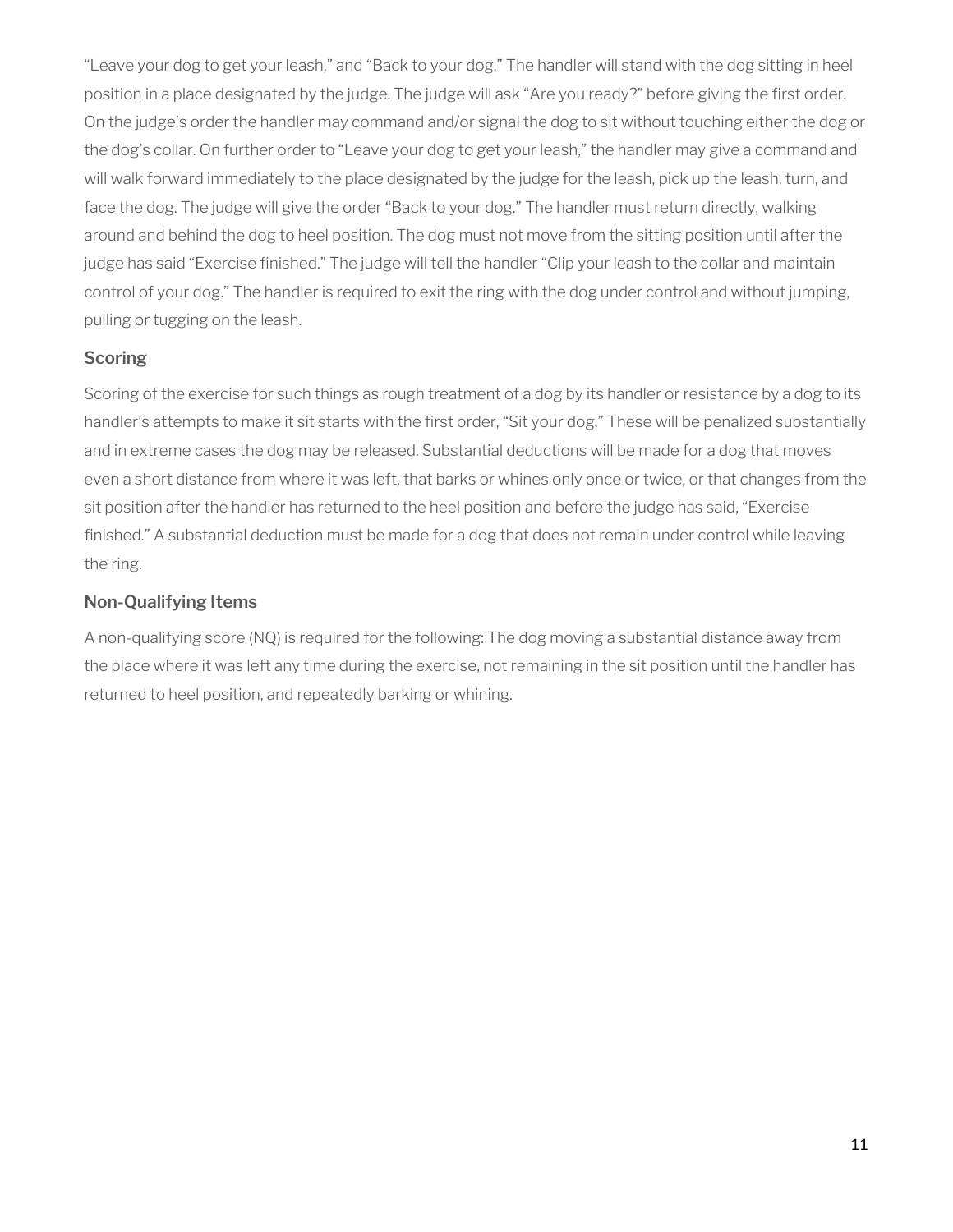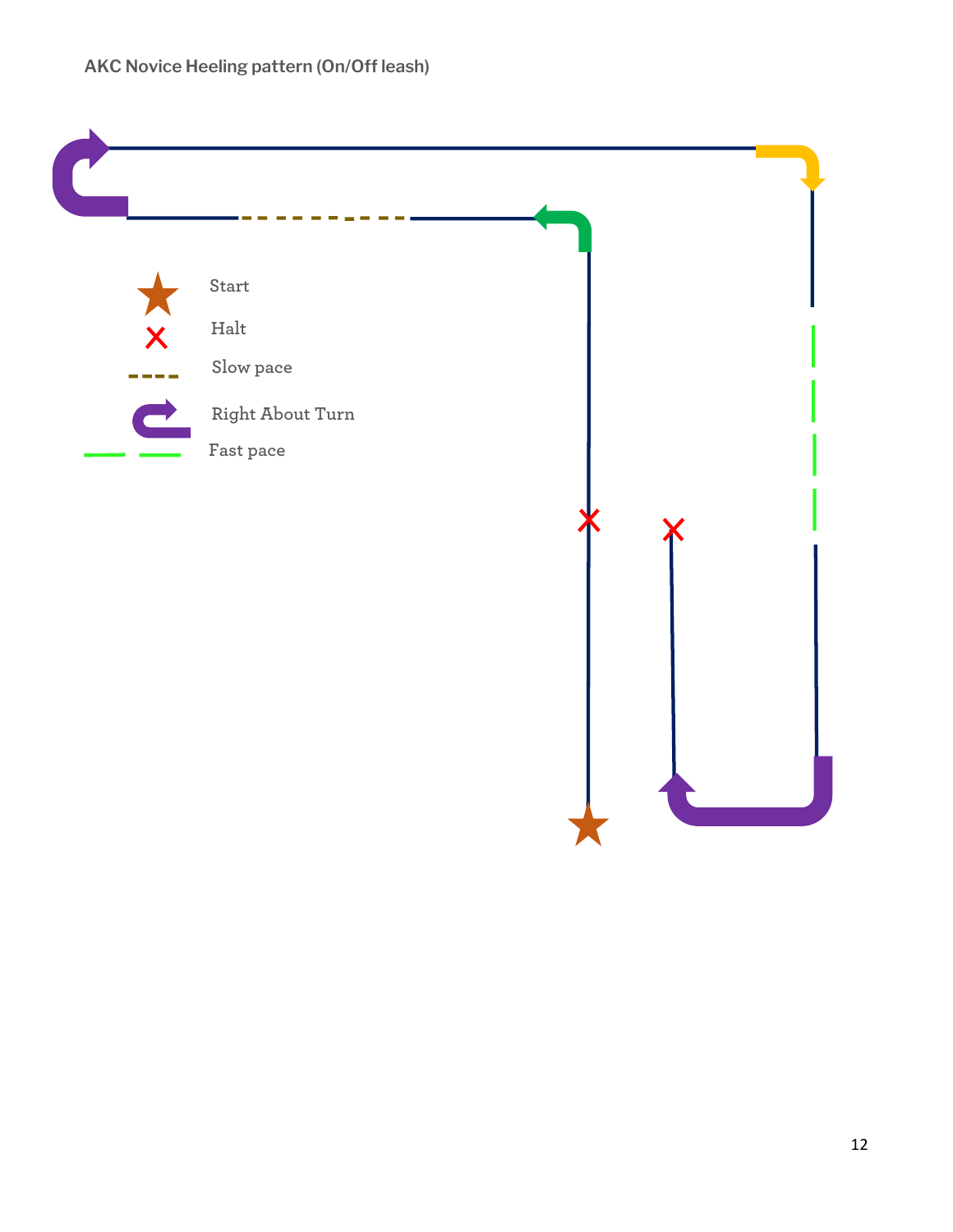# **AKC Novice - Sit and Down Stay**

- The Sit and Down stay portion of the AKC Novice will be done separately to the obedience routine.
- Handlers must use the same dog as the obedience routine to complete the performance test requirement.
- This test judges the dogs ability to maintain a sit and down stay for an extended period of time around distractions.
- Handlers enter the ring with their dogs on loose leashes (6ft.) and have their dogs sit in heel position on marked spots on the floor, then wait for the judge to begin the exercise.
- Pass / Fail performance test.

#### **Sit and Stay**

On the judge's signal, handlers sit their dogs and will leave their dogs and walk to the end of their leash, then turn and face their dogs – dogs must remain in the sit for 1 minute. On the judge's signal, handlers return to their dogs, go around their dogs back to heel position.

#### **Down and Stay**

On the judge's signal handlers will command their dogs to down and will leave their dogs and walk to the end of their leash, then turn and face their dogs – dogs must remain in the down for 1 minute. On the judge's signal, handlers return to their dogs, go around their dogs back to heel position.

#### **Non – Qualifying Items**

A (NQ) score will be given to dogs that bark or whine excessively or break positions before returning. Trained

### **Retrieve Test**

- Handlers are judged on their dog's ability to retrieve items over obstacles.
- Two (2) different retrieval objects must be used, one (1) for the flat and one (1) for the jump.
- Items that could be considered toys may not be used.
- There will be no minimum or maximum jump height.
- The handler will enter the ring with their dog on leash, with their first retrieval item.
- Pass / Fail performance test.

#### **Retrieve on the flat.**

At the start of the exercise the judge will tell the handler "Remove your leash". Leash must be completely tucked into the pocket OR worn over the shoulders or waist with the clip on the right side of the body. The orders are: "Throw it," "Send your dog," and "Take it". The handler will stand with the dog sitting in the heel position in a place designated by the judge. The judge will ask "Are you ready?" before giving the first order. On the judge's order "Throw it," the handler may give the command and/or signal to stay. After the retrieval item is thrown at least 20 feet, the judge will order the handler to "Send your dog." The retrieve should be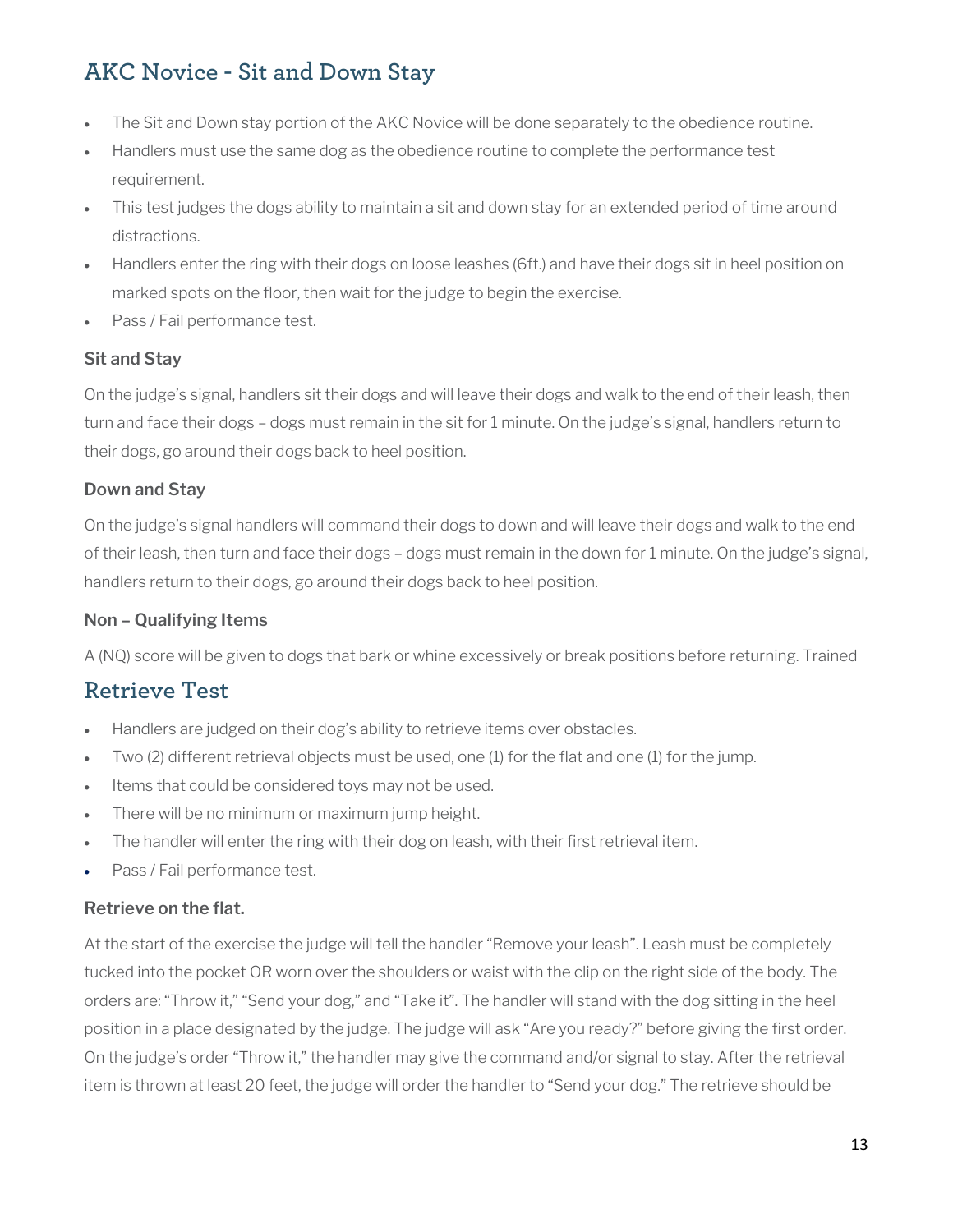performed at a brisk trot or gallop. The dog will go directly to the retrieval item and retrieve it, returning directly to the handler. On the judge's order to "Take it," the handler will give command or signal and take the retrieval item. There will be no finish required. The judge will require the retrieval item to be thrown again before the dog is sent if it is thrown less than 20 feet, too far to one side or too close to the ring's edge. The retrieve, including the pickup, must be brisk and without hesitation. Once the exercise begins, the handler may not adjust their feet or position.

#### **Retrieve over a high jump.**

The principal features of this exercise are that the dog go out over the jump, pick up the retrieval item and promptly return with it over the jump. The orders are: "Throw it," "Send your dog," "Take it," and "Finish." This exercise will be performed in the same manner as the Retrieve on Flat, except that the dog will clear the high jump both going and coming. The handler will stand with the dog sitting in heel position at least 8 feet (or any reasonable distance beyond 8 feet) from the jump and will remain in the same spot throughout the exercise. On the judge's order the handler will throw the retrieval item at least 8 feet beyond the jump.

#### **Non – Qualifying Items**

Failure to go out on the first command, goes to retrieve before the command is given, failure to retrieve, or does not return with the dumbbell sufficiently close that the handler can easily take the dumbbell. Failure to go over the jump in either direction, that uses the jump for any aid in going over, or that returns over the jump without the dumbbell.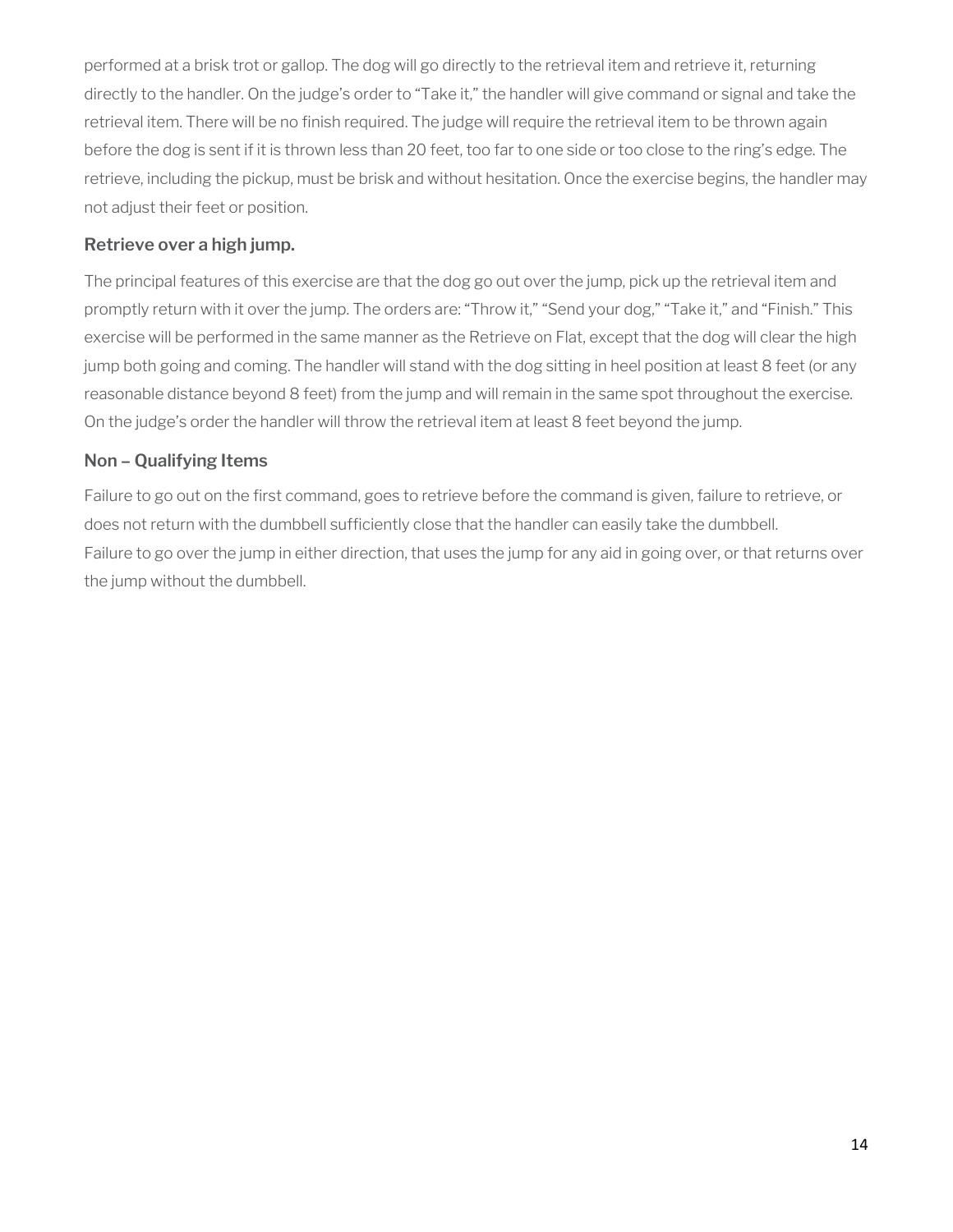# **Advanced Master Dog Trainer Program - Performance Tests**

### **AKC Open Obedience**

- The judge calls you through all exercises.
- Exercises can be in any order.
	- o Heel off Leash
	- o Figure Eight (2 people)
	- o Retrieve on Flat
	- o Retrieve over High Jump
	- o Broad Jump
	- o Drop on Recall
	- o Command discrimination
	- o Stay Get your leash (sit/down)
- Enter the ring off leash Leash will be left at the entrance.
- You may lightly pet your dog after each exercise.
- When returning to your dog, you must walk around them to get to heel position in all AKC tests.

#### **Heel Free and Figure Eight, Performance and Scoring.**

This exercise will be performed in the same manner as the Novice Heel on Leash and Figure Eight exercise except that the dog will be off leash. Orders and scoring are the same as in the Novice Heel on Leash and Figure Eight.

#### **Command Discrimination**

The principal features of this exercise are the dog's correct response to the handler's first commands and/or signals and that the dog stays until the handler returns to heel position.

The orders are: "Leave your dog" and "Back to your dog." The judge must use signals for directing the handler to command and/or signal the dog to change position except for the first position and that order is: "Stand your dog" or "Down your dog."

The handler will stand with the dog sitting in heel position in a place designated by the judge. The judge will ask "Are you ready?" before giving the first order to "Stand your dog" or "Down your dog." The handler will give a command and/or signal for the dog to change position. On further order to "Leave your dog," the handler may give a command and/or signal to stay and will immediately walk forward 15 feet, turn, and face the dog. On the judge's signal, the handler will give a command and/or signal for the dog to change to the second position. The judge will then order "Leave your dog." The handler may give a command and/or signal to stay and will immediately turn around and walk forward an additional 15 feet, turn, and face the dog. On the judge's signal, the handler will give a command and/or signal for the dog to change to the third position. The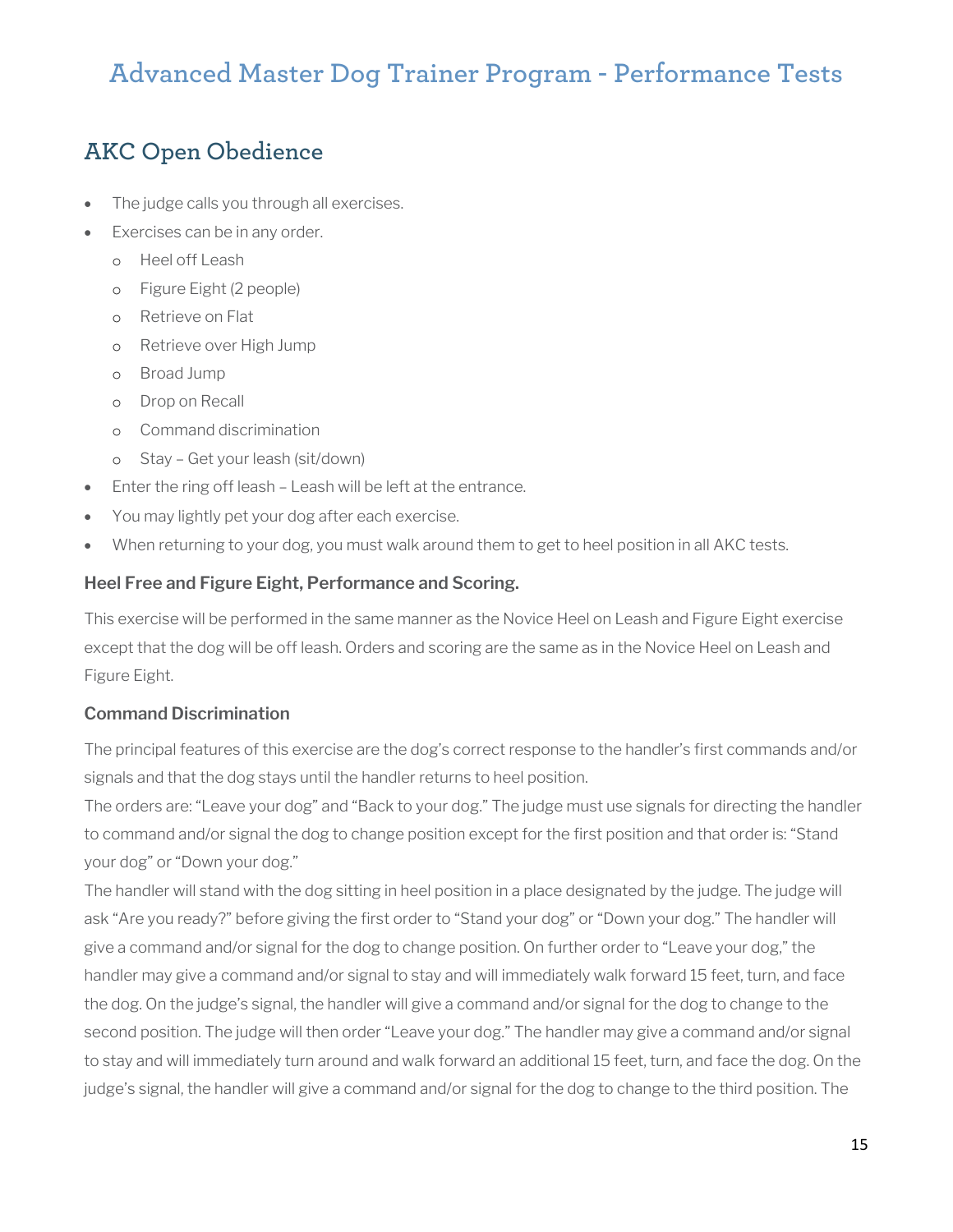judge will then order "Back to your dog." The handler may give a command and/or signal to stay, and then must return directly, walking around and in back of the dog to heel position. The dog must stay in position without additional commands or signals until the handler has returned to heel position. The handler's hands and arms must hang naturally at the handler's side.

#### **Scoring**

Substantial deductions will be made for a dog that changes position 48 after the handler has returned to heel position and before the judge has said "Exercise finished." Minor or substantial deductions, up to a nonqualifying (NQ) score, will be made for the handler's hands and arms not hanging naturally at the handler's side. Depending on the extent, minor or substantial deductions, up to a non-qualifying (NQ) score, will be made for a dog that walks forward.

#### **Non – Qualifying Items**

A dog that fails to obey the handler's first command and/or signal for each position and stay, or that does not stay until the handler returns to heel position must receive a non-qualifying (NQ) score.

#### **Drop on Recall**

The principal features of this exercise, in addition to those listed under the Novice Recall, are the dog's prompt response to the handler's command or signal to drop and the dog's remaining in the down position until again called or signaled to come. The dog will be judged on the promptness of its response to the command or signal.

The orders are: "Leave your dog," "Call your dog," then give a clear signal to drop the dog, followed by "Call your dog" and "Finish."

The handler will stand with the dog sitting in the heel position in a place designated by the judge. The judge will ask "Are you ready?" before giving the first order. On the judge's order the handler may give a command and/or signal for the dog to stay in the sit position. The handler will walk forward to the other end of the ring, then turn, face the dog, and stand naturally. On the judge's order or signal, the handler will either command or signal the dog to come. The dog must come directly at a brisk trot or gallop. On the judge's arm or hand signal, the handler shall give the command or signal to drop, and the dog must drop immediately to a complete down position. The dog must remain down until the handler gives the command or signal to come when ordered by the judge. The dog completes the exercise as in the Novice Recall.

#### **Scoring**

Minor or substantial deductions, up to a non-qualifying (NQ) score, will be made for delayed or slow response to the handler's command or signal to drop and for slow response to either of the recalls. All applicable penalties listed under the Novice Recall shall apply.

#### **Non – Qualifying Items**

A non-qualifying (NQ) score must be given to any dog that does not drop completely to the down position on a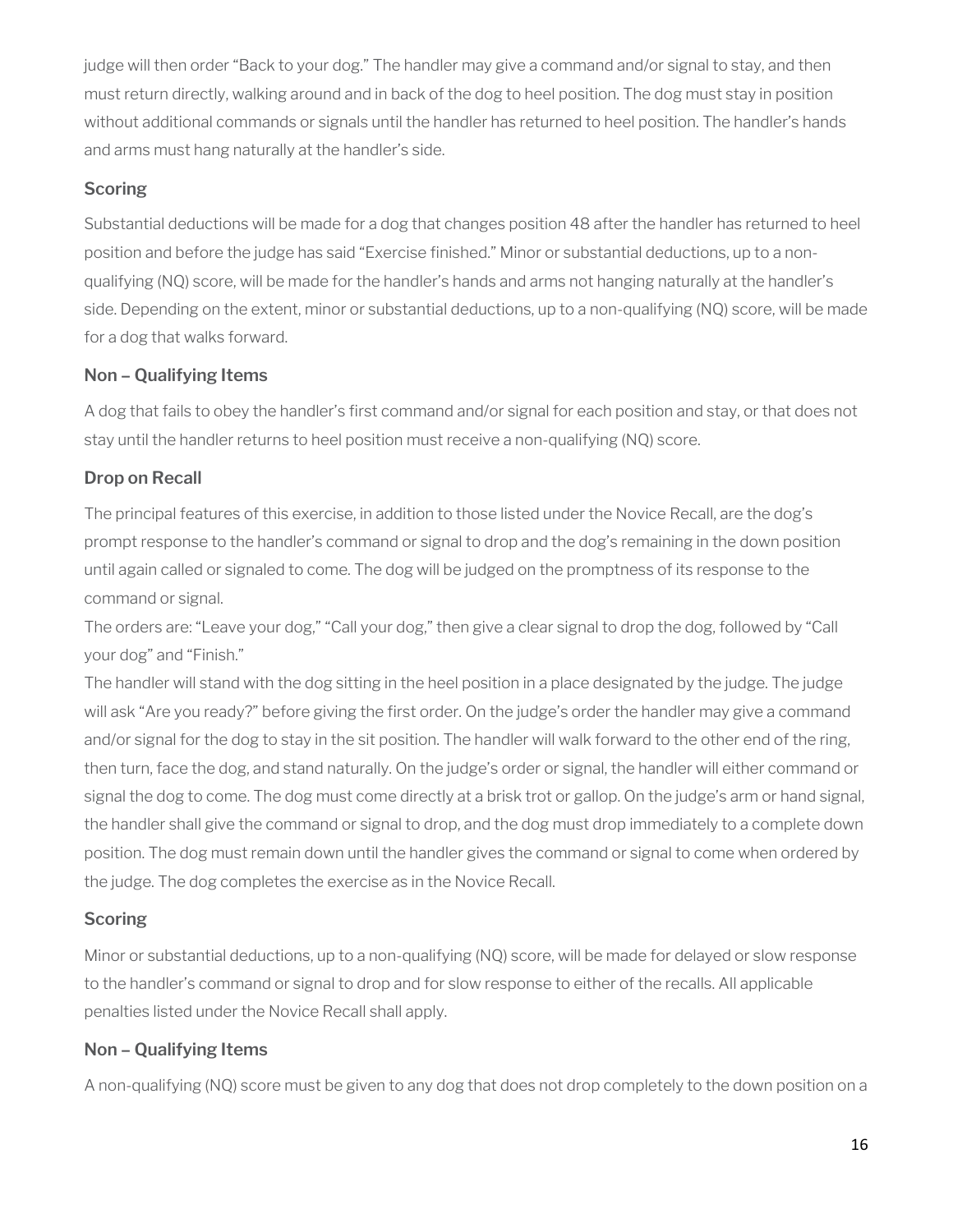single command or signal or to a dog that does not remain down until called or signaled.

#### **Retrieve on Flat**

The principal feature of this exercise is that the dog retrieve promptly.

The orders are: "Throw it," "Send your dog," "Take it," and "Finish."

The handler will stand with the dog sitting in the heel position in a place designated by the judge. The judge will ask "Are you ready?" before giving the first order. On the judge's order "Throw it," the handler may give the command and/or signal to stay. If the handler does use a signal, that signal may not be given with the hand that is holding the dumbbell. After the dumbbell is thrown at least 20 feet, the judge will order the handler to "Send your dog." The retrieve should be performed at a brisk trot or gallop. The dog will go directly to the dumbbell and retrieve it, returning directly to the handler as in the Novice Recall without unnecessary mouthing or playing. On the judge's order to "Take it," the handler will give command or signal and take the dumbbell. The judge will require the dumbbell to be thrown again before the dog is sent if it is thrown less than 20 feet, too far to one side or too close to the ring's edge.

#### **Scoring**

Minor or substantial deductions will be made for a dog's slowness in going out, returning, or picking up the dumbbell, not going directly to the dumbbell, unnecessary mouthing or playing with the dumbbell, and reluctance or refusal to release the dumbbell to the handler. Depending on the extent, minor or substantial deductions will be made for dropping the dumbbell. All other applicable penalties listed under the Novice Recall will apply.

#### **Non – Qualifying Items**

A dog must receive a non- qualifying (NQ) score if it fails to go out on the first command or signal, goes to retrieve before the command or signal is given, fails to retrieve, or does not return with the dumbbell sufficiently close that the handler can easily take the dumbbell as described above.

#### **Retrieve Over High Jump**

The principal features of this exercise are that the dog go out over the jump, pick up the dumbbell and promptly return with it over the jump.

The orders are: "Throw it," "Send your dog," "Take it," and "Finish."

This exercise will be performed in the same manner as the Retrieve on Flat, except that the dog will clear the high jump both going and coming. The handler will stand with the dog sitting in heel position at least 8 feet (or any reasonable distance beyond 8 feet) from the jump and will remain in the same spot throughout the exercise. On the judge's order the handler will throw the dumbbell at least 8 feet beyond the jump. (These 8 foot distances must be clearly marked.)

#### **Scoring**

Depending on the circumstances, minor or substantial deductions will be made for a dog that touches the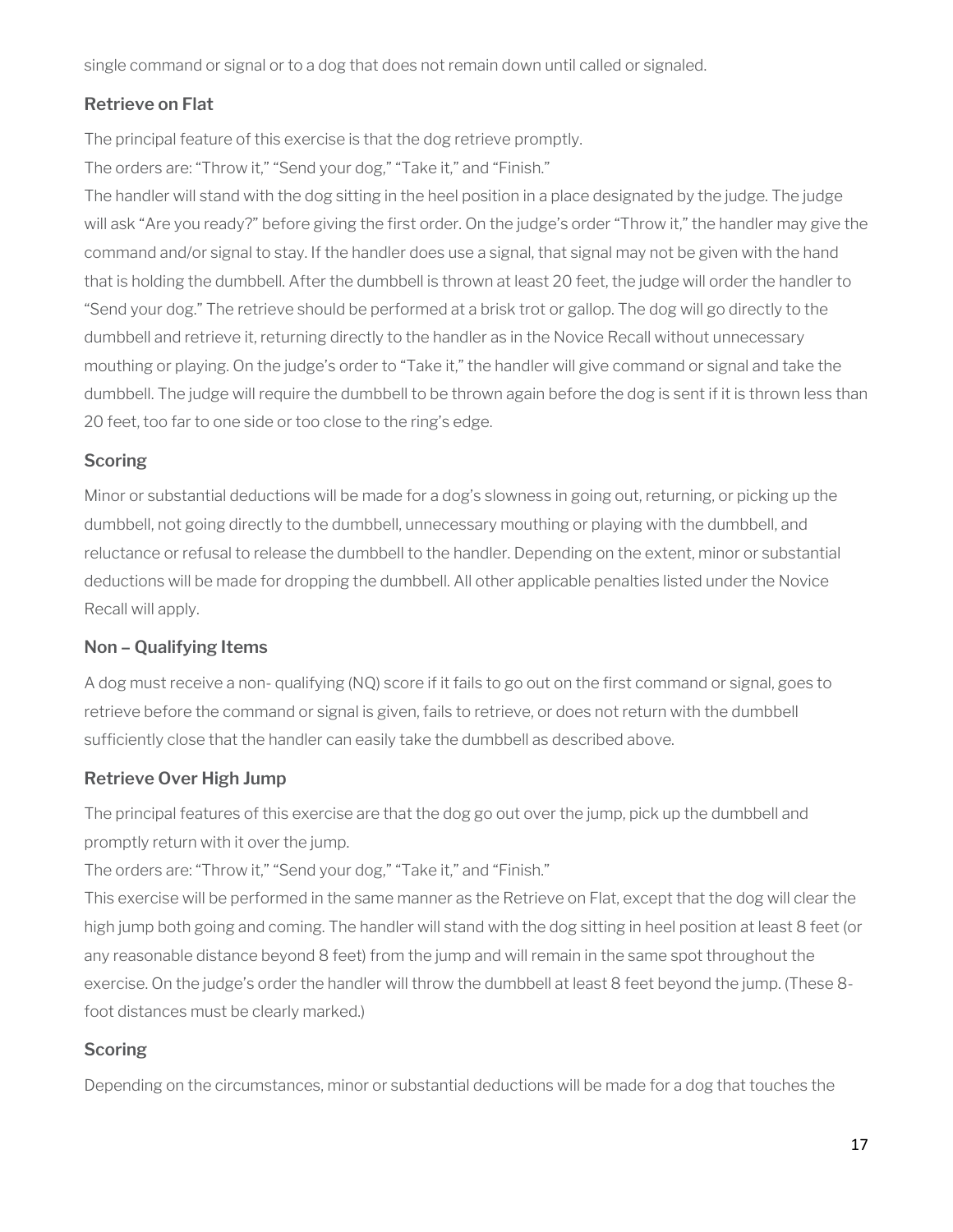jump when going over it or for a dog that displays any hesitation or reluctance in jumping. All applicable penalties listed under the Retrieve on Flat apply.

#### **Non – Qualifying Items**

A dog that fails to go over the full height of the jump in either direction, that uses the jump for any aid in going over, or that returns over the jump without the dumbbell must receive a non-qualifying (NQ) score.

#### **Broad Jump**

The principal features of this exercise are that the dog stay where left until directed to jump, that the dog clear the jump on a single command or signal, and that the dog return to its handler after it has jumped. The orders are: "Leave your dog," "Send your dog," and "Finish."

The handler will stand with the dog sitting in the heel position at least 8 feet from the jump facing the lowest side of the lowest hurdle. (This 8-foot distance must be clearly marked.)

The judge will ask "Are you ready?" before giving the first order. On the judge's order the handler may give the command and/or signal to stay and go to a position facing the right side of the jump. Handlers may stand anywhere between the lowest edge of the first hurdle and the highest edge of the last hurdle with their toes about two (2) feet from the jump.

On the judge's order, the handler will give the command or signal to jump. While the dog is in midair, the handler will make a 90-degree pivot, but will remain in the same spot. The dog will clear the entire distance of the hurdles without touching them and, without further command or signal, immediately return to a sitting position in front of the handler, finishing as in the Novice Recall.

The broad jump will consist of four white telescoping hurdles, all about 8 inches wide. The largest hurdle will

#### **Scoring**

Depending on the circumstances, minor or substantial deductions will be made for a dog that does not return directly to the handler, that displays any hesitation or reluctance in jumping, or that touches the jump. All applicable penalties listed under the Novice Recall shall apply.

#### **Non – Qualifying Items**

A dog that fails to stay until directed to jump, refuses the jump on the first command or signal, or steps on or between the hurdles must receive a non-qualifying (NQ) score.

#### **Stand Stay – Get Your Leash.**

The principal features of this exercise is that the dog stand and stay in position until the handler has returned to heel position.

The orders are: "Stand your dog," "Leave your dog to get your leash" and "Back to your dog." The handler will stand with the dog sitting in heel position in a place designated by the judge, approximately 15 feet from the ring gate. The judge will ask "Are you ready?" before giving the first order. On the judge's order the handler will command and/or signal the dog to stand without touching the dog or the dog's collar. The dog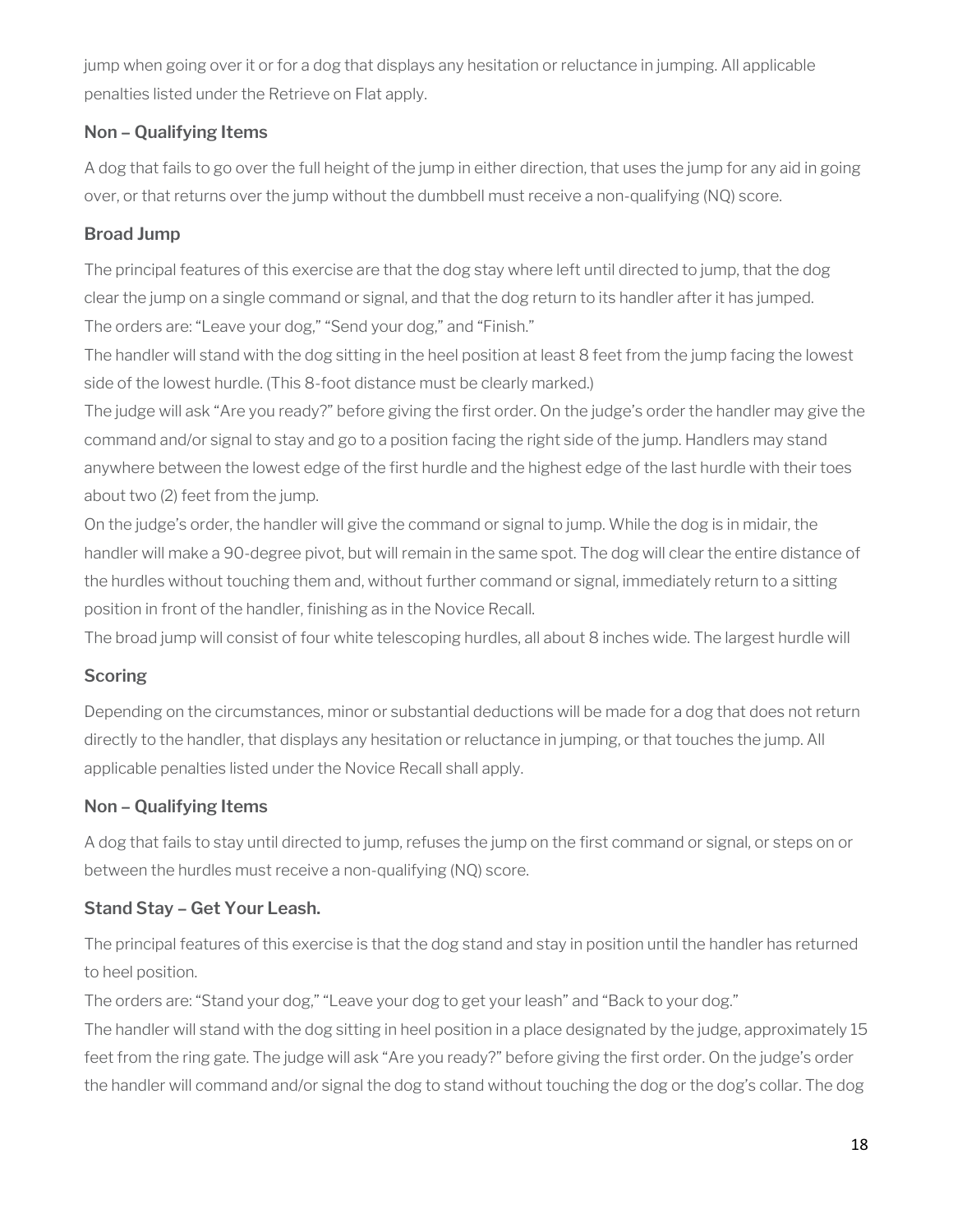must stand but need not stand in heel position.

On further order to "Leave your dog to get your leash," the handler may give a command and/or signal to stay and will walk forward directly to the place outside the ring gate designated by the judge for the leash. The handler will pick up the leash, re-enter the ring, stop and wait for the judge's order "Back to your dog." The handler must return directly, walking around and in back of the dog to heel position. The dog must remain standing until the judge has said "Exercise finished." The judge will tell the handler "Attach your leash to the collar and maintain control of your dog." The handler is required to exit the ring gate with the dog under control and without jumping, pulling or tugging on the leash.

#### **Scoring**

Substantial deductions will be made for a dog that sits or lies down after the handler has returned to heel position and before the judge has said, "Exercise finished."

Depending on the circumstances, minor or substantial deductions will be made for the dog that moves a short distance from where it was left, or that moves its feet repeatedly while remaining in place.

A substantial deduction, under Miscellaneous Penalties, must be made for a dog that does not remain under control while exiting the ring.

#### **Non – Qualifying Items**

A non-qualifying (NQ) score is required for a dog that does any of the following: Fails to stand on the first command and/or signal, moves a substantial distance away from the place where it was left, sits or lies down before the handler has returned to heel position, or repeatedly barks or whines.

# **IGP III Track**

- The track is laid by someone else; minimum of 600 paces, 5 legs, 4 corners (approximately 90 degrees each), using 3 articles from track layer.
- It is aged a minimum 60 minutes.
- 1<sup>st</sup> article on first or second leg but a minimum of 100 paces from start, 2nd on the instruction from the judge, 3rd at the end. Each article is worth 7 points.
- Approach the judge with your dog and report in (handler's name, dog's name and test name).
- You must remain at the end of a 33ft/10m line for the entire track.
- A maximum time of 20 minutes is allowed for working out the track.

#### **Scoring**

Wondering, urinating or defecating, circles at the corners, continuous encouragement, line or verbal help in the track or at the articles are faulty and deducted accordingly.

#### **Non – Qualifying Items**

If a tracking command is used more than three (3) times to get the dog to start the track or if the dog leaves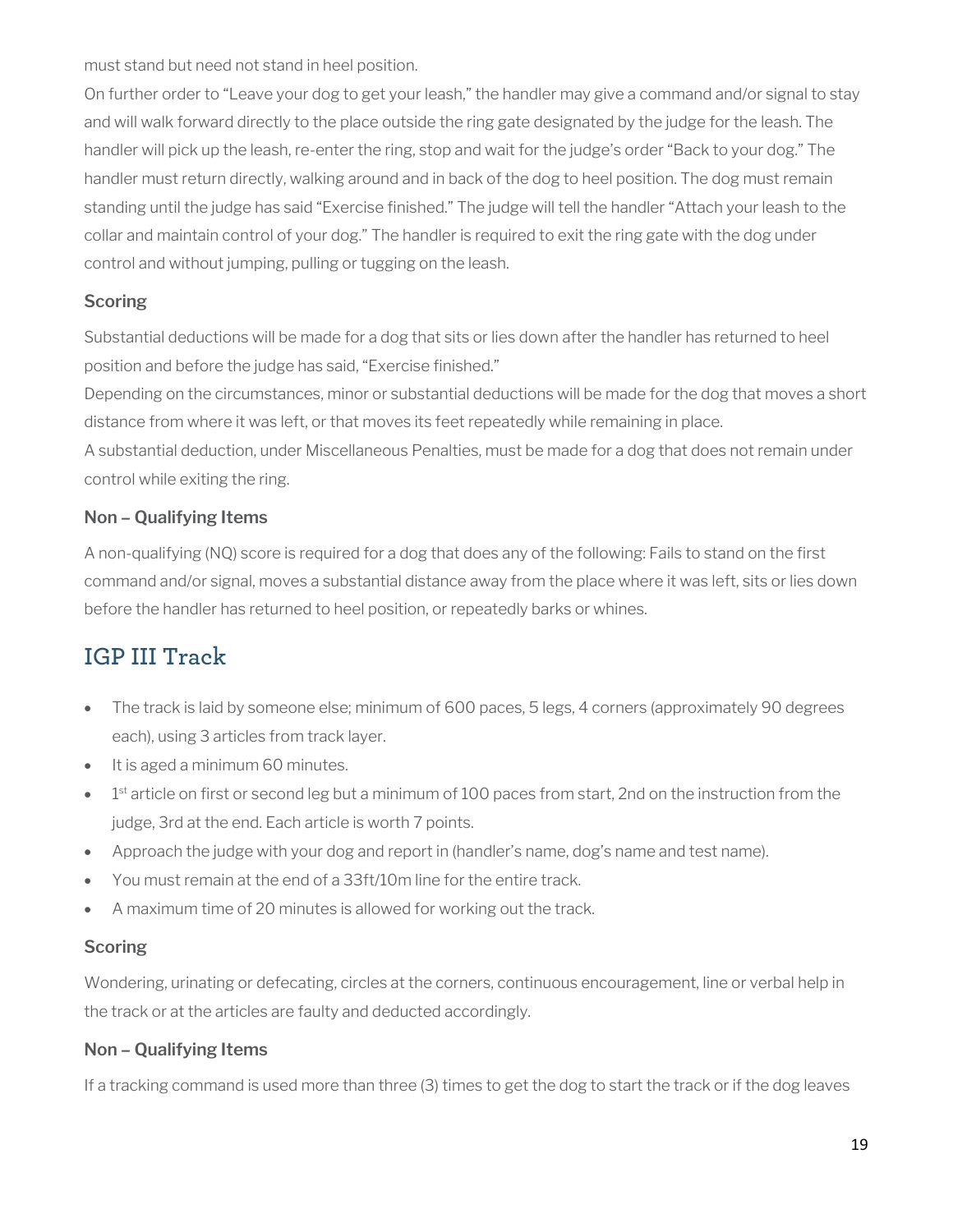#### **Possible IGP III track layouts:**

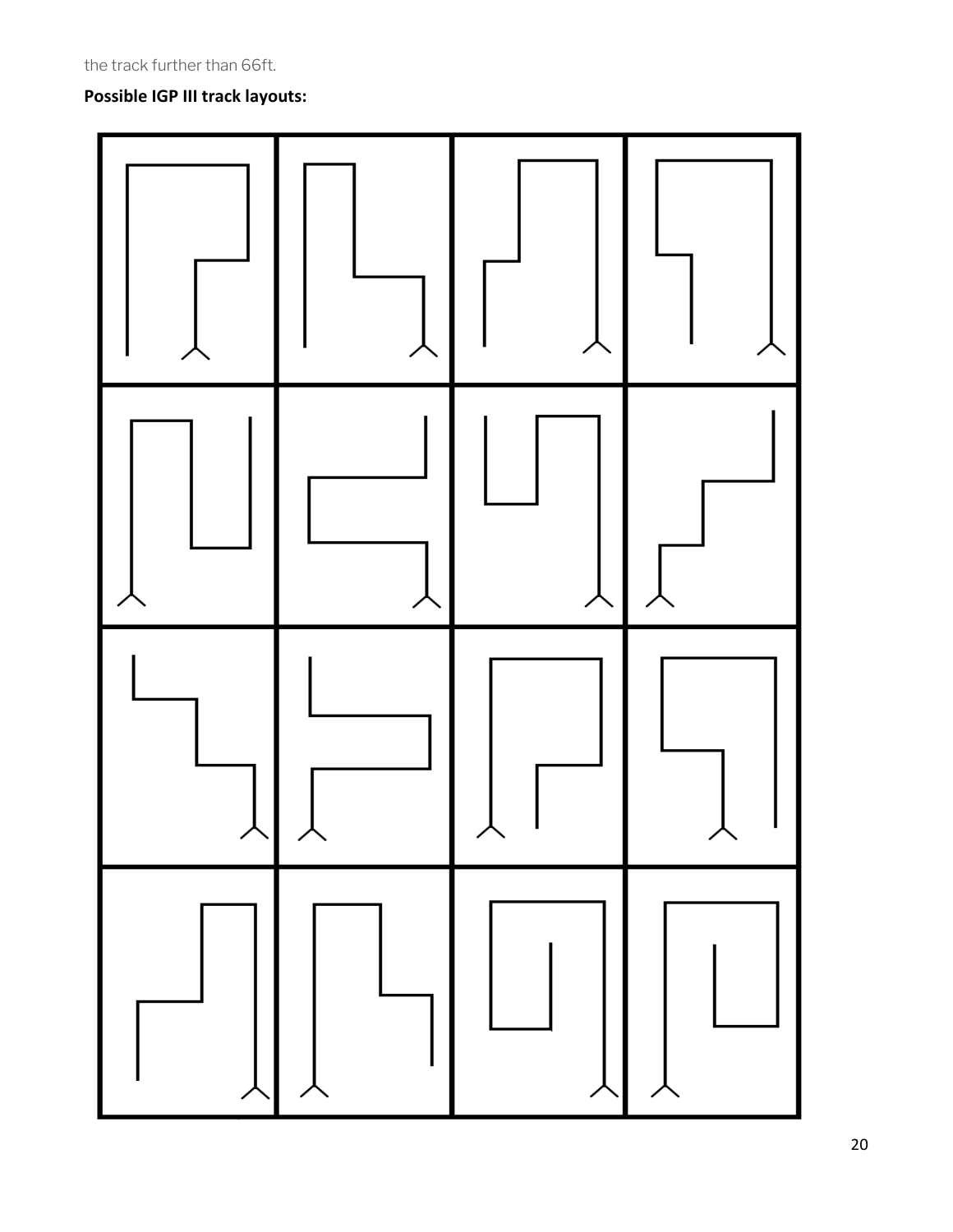# **Felon Search/Search and Rescue**

- Can be tested instead of the IGP III track.
- Runner leaves an article of clothing at the beginning of the track then travels at a jogging pace in a direction designated by the instructor for 10 min. or a distance of about one mile.
- Dog may go on or off lead and handler may use as many commands or other motivation as needed.
- Pass / Fail performance test.

#### **Non – Qualifying Items**

After the search has been going on for 15 minutes, the instructor has authority based on judgment to terminate the test if the dog has quit working or is too far-off course.

### **Hunting Retrieves**

- Similar to a hunt trial, a two retrieval items will be thrown to simulate a downed bird using hunt drive and memory.
- Items will be thrown approximately 100 yards away.
- The order in which the items will be retrieved are: Second item first, first item off memory.
- Treated like an AKC style event in which no training collars can be used other than a fur saver/choke chain.
- Dogs must bring retrieval item close enough to take but does not require a finish.
- You will receive one re-command to retrieve for each retrieval item.
- Pass / Fail performance test.

#### **Non – Qualifying Items**

Using more than two (2) retrieval commands to retrieve item.

### **Therapy Dog Test**

- The TDI Test is reflects realistic situations to simulate a visit with a therapy dog at a facility.
- A 6-foot leash must be used and should stay loose throughout the test.
- Test components include:
	- 1. Greeting and grooming
	- 2. Check in Supervised separation
	- 3. Walking around distractions
	- 4. Group Sit/Down Stay/Recall
	- 5. Visiting a patient
	- 6. Reaction to unusual situations
	- 7. Food refusal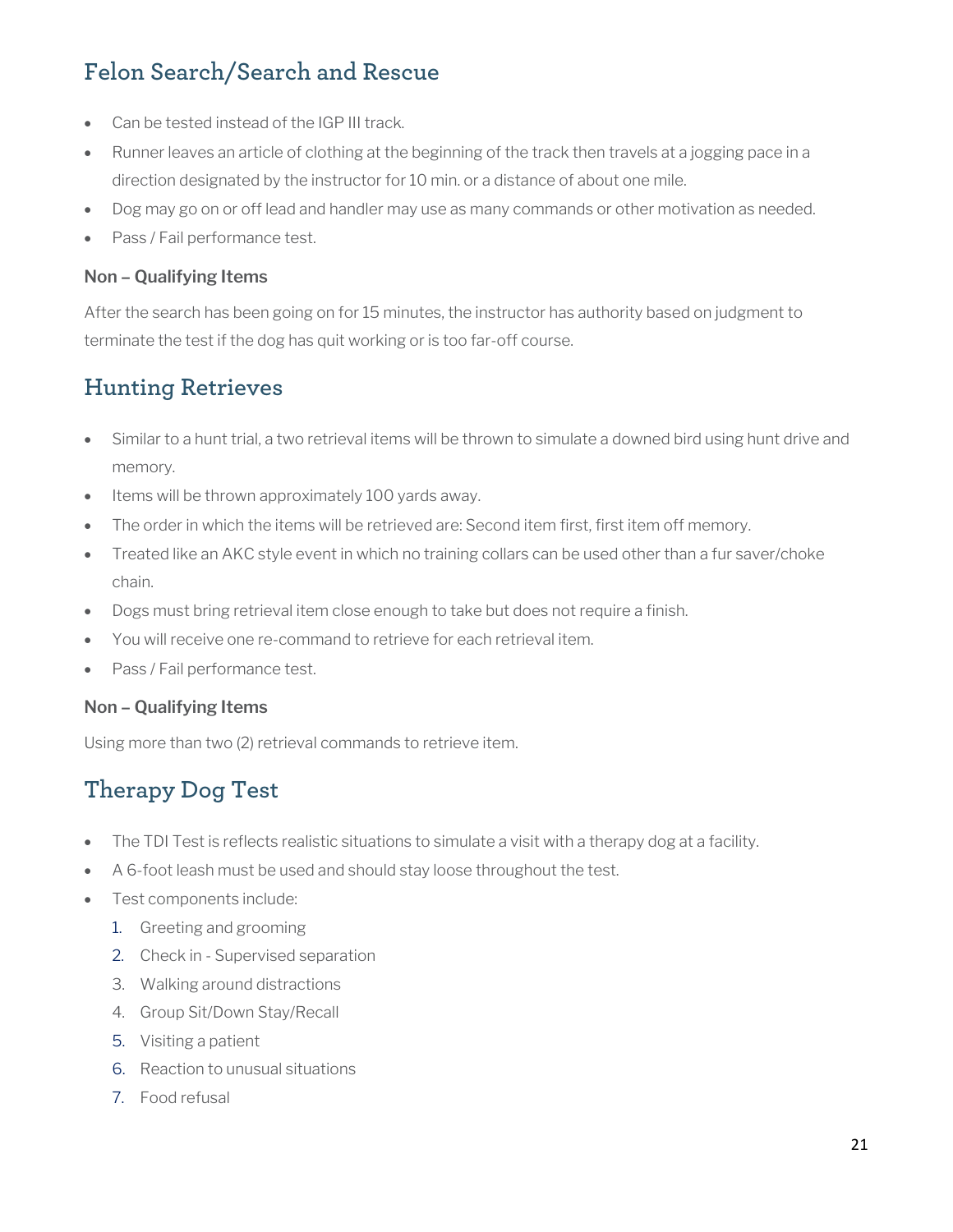- 8. Reaction to children
- 9. Exiting through a door
- Pass / Fail performance test.

#### **Greeting and Grooming**

This part of the test is to simulate the arrival at a facility where the coordinator first greets the visiting dog team and instructs the handler on proper grooming before a therapy dog visit.

The dog/handler teams are lined up to be checked in (simulating a visit). The evaluator will go down the line of registrants and greet each new arrival including each dog. At the same time the collars will be checked, as well as nails, ears and grooming and lifting of all 4 paws and tail.

#### **Non – Qualifying Items**

Pulling, lunging, jumping up (unruliness), shyness, aggressiveness, or resisting any part of the examination is an automatic failure.

#### **Check-in and out of sight (time: One minute)**

This part of the test is to simulate the dog being able to be left with someone while the handler has to be briefly absent.

The handler will be asked to check in. After the check-in has been completed the handler will be escorted by a helper to where the handler is supposed to sit. All dogs will be placed in a down position on the handler's left side keeping teams at least 8 feet apart. Now the handler will start completing the paperwork. Once all teams have been placed, the helper(s) will ask the handler(s) if they can hold their dogs. Now the handler(s) will leave for "one minute". The handler(s) can give the "stay" command verbally or by hand signal or both. The helper(s) can talk to and pet the dog(s). The dog(s) can sit, lie down, stand or walk around within the confines of the leash*.*

#### **Non – Qualifying Items**

Whining, barking, or pulling away from the helper is an automatic failure.

#### **Getting around people**

Testing if the dog has been taught to heel properly on leash without pulling or lagging and at the same time is capable of interacting with multiple people in a friendly manner.

As the dog/handler team walks toward the patients' rooms, there will be various people standing around. Some of the people will try visiting with the dog. The dog/handler team must demonstrate that the dog can withstand the approach and touching by several people from all sides at the same time and is willing to visit and walk around a group of people.

#### **Non – Qualifying Items**

Pulling on the leash, jumping up, shyness, not wanting to visit, showing aggressiveness, or not walking on a loose leash is an automatic failure.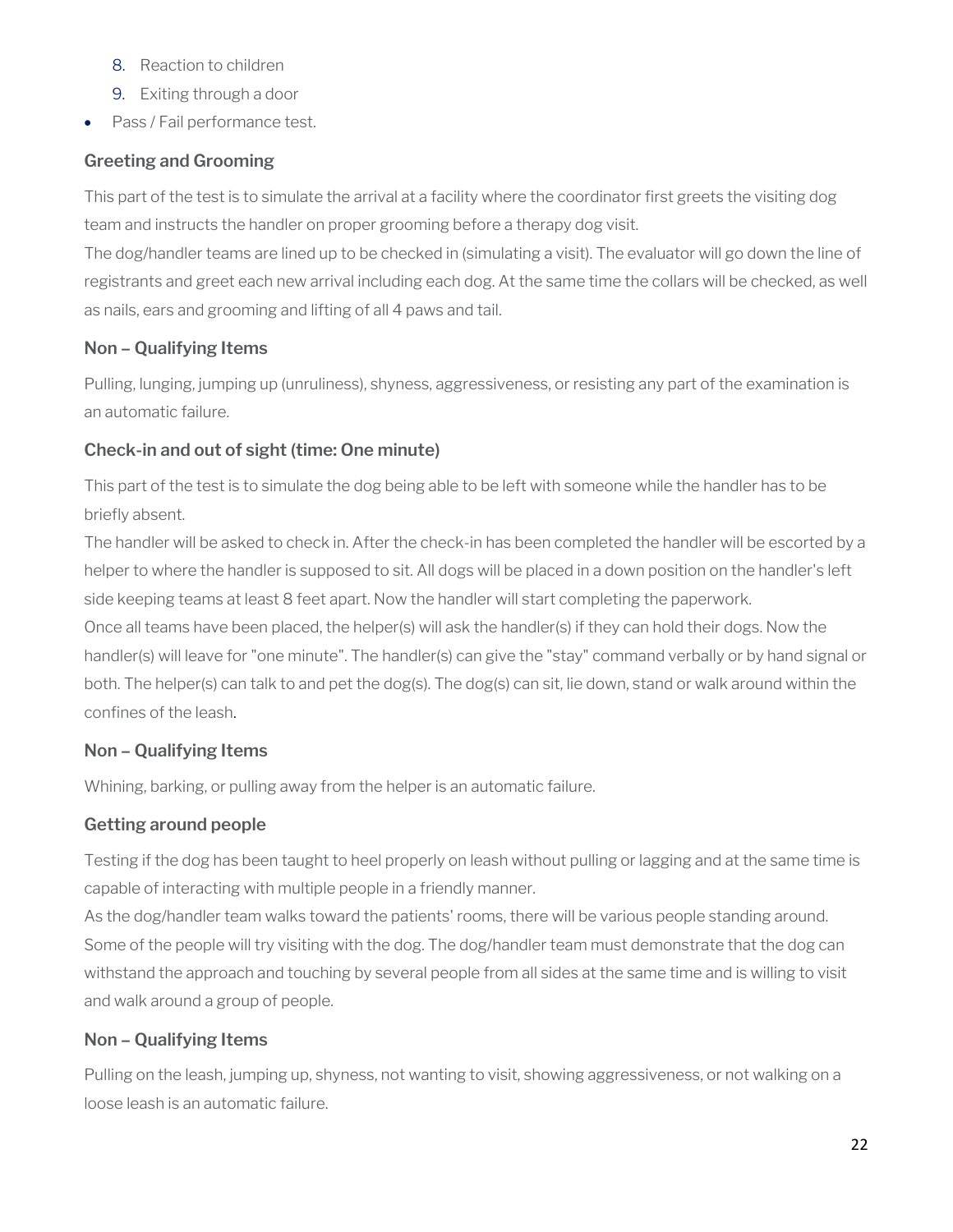#### **Group sit/stay**

Testing to see if the dog is under control even if the handler is not very close to the dog and other dog/handler teams are close by.

The evaluator will ask all the participants to line up with their dogs in a heel position (w/dog on left or right), with 8 ft. between each team. Now the handlers will put their dogs in a sit/stay position.

The handlers will give the sit command to the dogs.

The evaluator will tell the handlers to leave their dogs.

The handlers will step out to the end of their 6 ft. leash, turn around and face the dog(s) and wait for the evaluator's command to return to their dog(s). (The evaluator will give the return command immediately).

#### **Non – Qualifying Items**

Not sitting, not staying when the handler leaves, or not staying until the handler returns is an automatic failure.

#### **Group down/stay**

The same procedure as in the sit/stay. Same as test number 4, except dogs will now be in a down/stay.

#### **Non – Qualifying Items**

Not sitting, not staying when the handler leaves, or not staying until the handler returns is an automatic failure.

#### **Recall**

In this part of the test we will be able to see how close the working relationship is between the dog handler/team. It will also show us if the dog is under control of the handler.

All handlers will be seated.

The evaluator will then give the command, "Down your dog", the handler can down the dog either by voice and or by hand signal.

The evaluator will give the command, "Leave your dog" The handler will tell the dog to stay either by voice and or by hand signal.

The handler now will turn away from the dog and walk in a straight line 20ft. away.

The handler will turn and face the dog.

The evaluator immediately will tell the handler to call the dog.

The handler will call the dog, either by voice, hand signal or both.

#### **Non – Qualifying Items**

Not staying in place or not coming when called is an automatic failure.

**Visiting with a patient**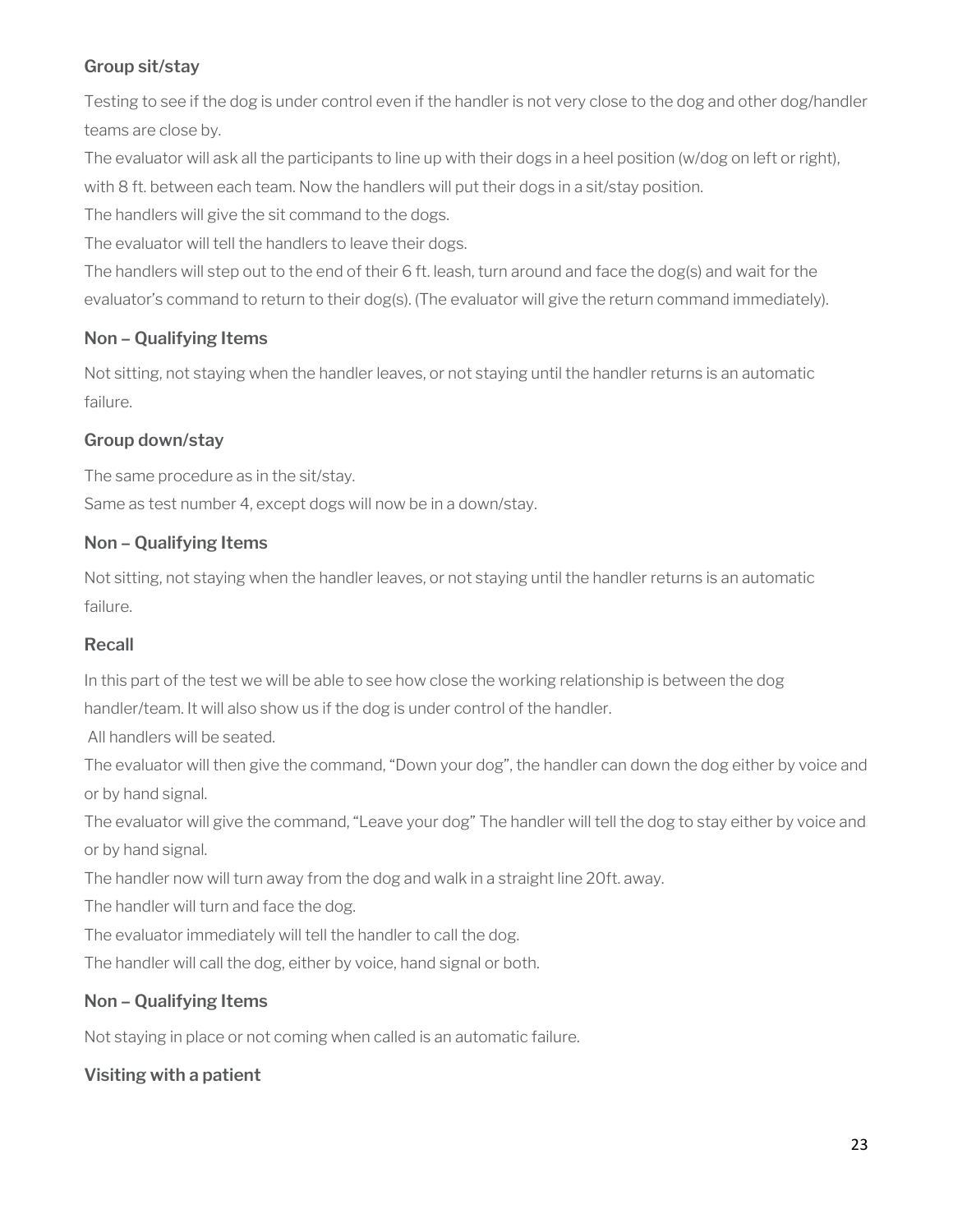The dog should show willingness to visit a person and demonstrate that it can be made readily accessible for petting (i.e. small dogs will be placed on a person's lap or held; medium dogs will sit on a chair or stand close to the patient to be easily reached, and larger dogs will be standing).

#### **Non – Qualifying Items**

Shyness, aggressiveness, jumping up, or not wanting to visit is an automatic failure.

#### **Reactions to unusual situations**

The dog handler team will be walking in a straight line. The dog can be on either side, or slightly behind the handler; the leash must not be tight.

The evaluator will ask the handler to have the dog sit (the handler may say sit or use a hand signal or both). Next the evaluator will ask the handler to down the dog (the handler may say down or use a hand signal or both).

Next continuing walking in a straight line, the handler will be asked to make a right, left and an about turn at the evaluator's discretion.

The following distractions will be added to the heel on a loose leash.

- The team will be passing a person on crutches, in a wheelchair, or using a walker.
- Someone running by calling "excuse me, excuse me" waving hands (This person is running up from behind the dog. This person will begin by running up from the start line. If the test is being held outdoors, it could also be a person on a bicycle, roller blades, or a skateboard etc.).
	- o The dog can be slightly startled, but must recover immediately.
- Another person will be walking by and drop something making a loud startling noise (a tin can filled with pebbles or a clipboard). At an indoor test there may be a running vacuum cleaner (realistic in a facility).
- And then a left turn. To make it more realistic the left turn will be around some people. The people will be shuffling, moaning, coughing and also talking loudly. Various health care devices will be used by the people (wheelchairs, crutches, etc.)
- Then the team will be requested to make a right turn, going back parallel toward the starting point in a straight line.
- To make it more realistic the right turn will be around some people. Same scenario as (e)

#### **Non – Qualifying Items**

Not behaving well in public, heeling on a loose lead, turning when indicated or visiting happily with all the people is an automatic failure.

#### **Food Refusal; Part One**

The leave-it exercise is extremely important. A treat from a stranger could be potentially lethal as could medicine dropped on the floor of a health care institution. Drinking or licking up water or liquids from a floor could also be dangerous. The dog must be trained to avoid all of these situations.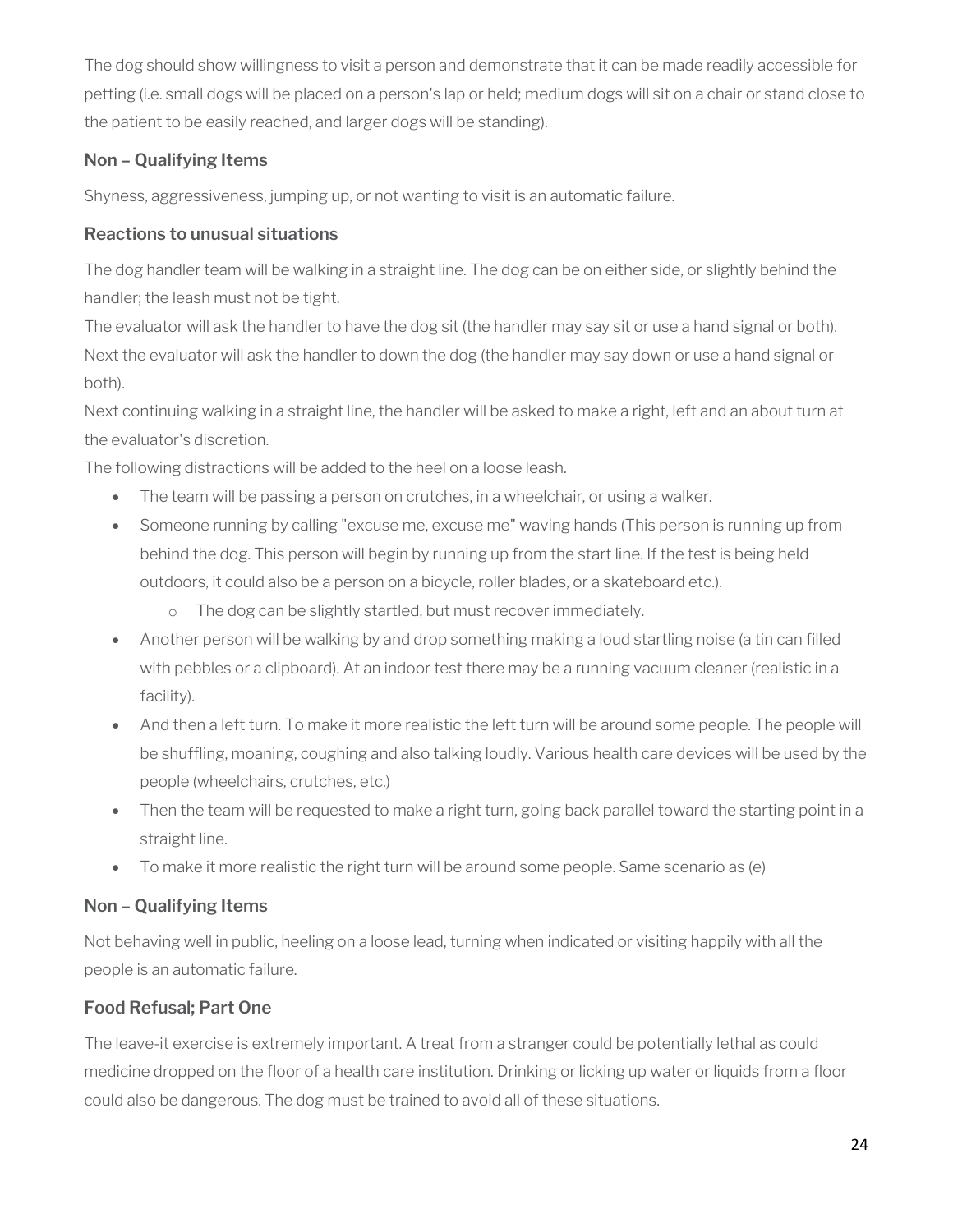The dog handler/team meets a person in a wheelchair. The dog should approach the person and visit. The person in the wheelchair, after briefly interacting with the dog, will offer the dog a treat by holding the treat steady in the hand while enticing the dog.

The handler must instruct the dog to leave it. It is up to the handler as to what kind of verbal command they use to keep the dog from licking or taking the food.

The handler should explain to the patient why the dog cannot eat a treat while visiting (i.e. dog has food allergies).

#### **Non - Qualifying Items**

Licking on the food or eating it, or drinking the water is an automatic failure.

#### **Food Refusal, Part Two**

The dog handler will be walking in a straight line with the dog at heel. There will be a piece of food in the path of the dog. The dog is not allowed to lick or eat the food.

There should also be a bowl of water in the path of the dog. The dog is not allowed to drink.

#### **Non – Qualifying Items**

Licking on the food or eating it, or drinking the water is an automatic failure.

#### **Meeting another dog**

This test will show us if a dog is well behaved around other dogs.

A volunteer with a demo dog will walk past the dog handler/team, turn around and ask the handler a question. After a brief conversation, the two handlers part.

#### **Non – Qualifying Items**

Pulling, growling, lunging, barking or showing other aggressive behavior like eye contact toward the neutral dog is an automatic failure.

#### **Reaction to Children**

This test can only show us reactions to the presence of children since we do not have children readily available.

The "children" will be running and yelling, playing ball, dropping objects, and doing what children usually do while playing.

The dog must lie down beside the handler.

#### **Non – Qualifying Items**

Any negative reaction of the dog like being startled (without recovery), aggressively barking, jumping up, growling, or lunging toward the children is an automatic failure.

#### **Exit Through A Door**

A person should be able to go through the entrance ahead of the dog/handler team.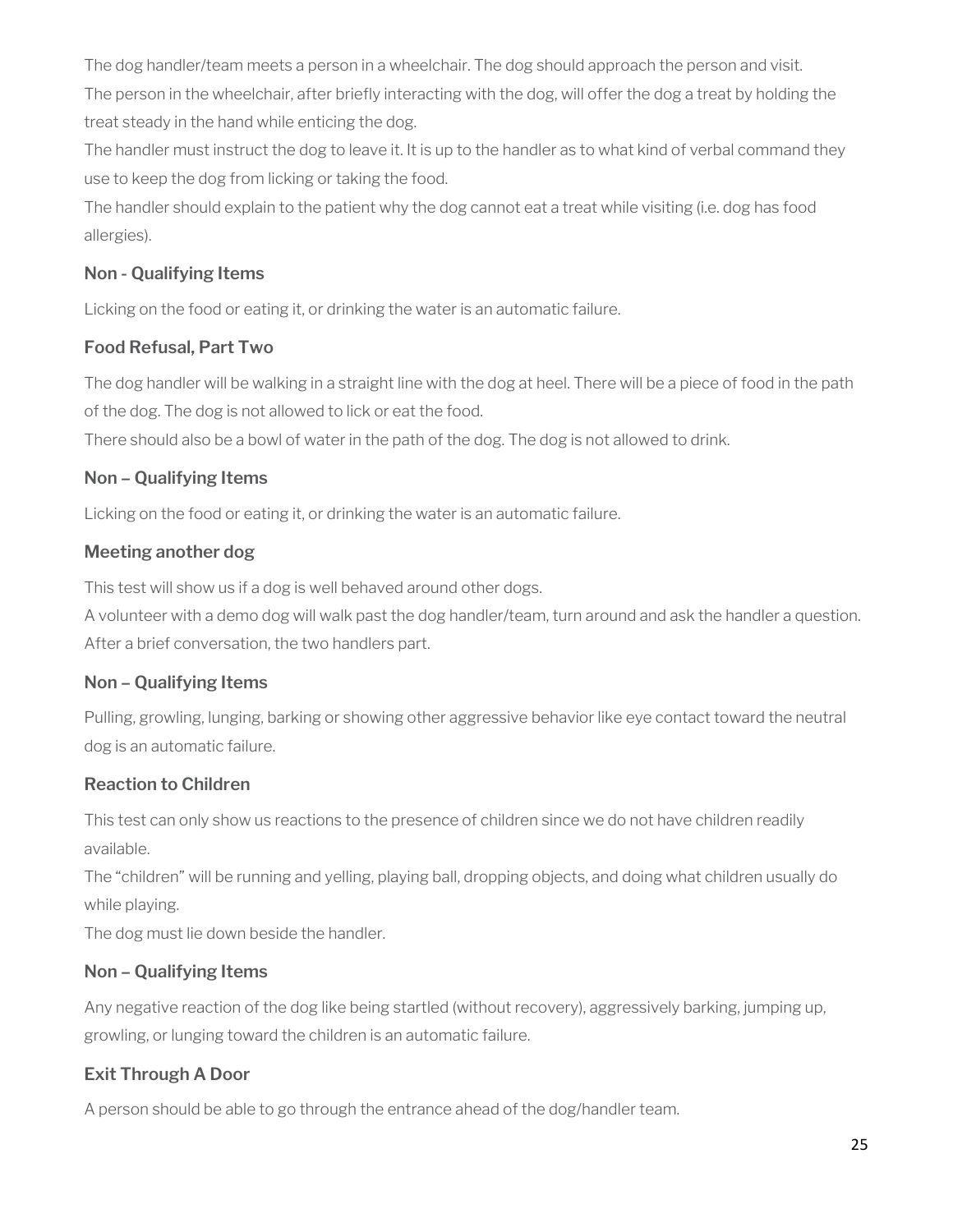The handler first has to put the dog in a sit, stand, or down stay, whatever is most comfortable for the dog, exit, then call the dog through the door.

#### **Non – Qualifying Items**

Not obeying the handler's command readily is an automatic failure.

### **Lost Item Search**

- Simulates losing an item; wallet / keys etc. in a field.
- Handler's item is placed in a approximately 1 acre marked off search area and a random walk performed to prevent exact track to the item.
- Dog may go on or off lead and handler may use as many commands and/or motivation as needed.
- Dog must search, find and indicate on item.
- Pass / Fail performance test.

#### **Non – Qualifying Items**

After the search has been going on for 6 minutes, the instructor has authority based on judgment to terminate the test, usually if the dog has quit working or is too far-off course. A dog relieving himself is not automatically failed.

### **Service Dog Retrieve**

- Simulates a common task needed for Service, Mobility and Assistance dogs.
- Choose one of the following retrieval tasks:

#### **Cued Item Retrieve**

Dog must successfully retrieve one item from a verbal cue amidst a handful of other distracting items.

#### **Laser Pointed Retrieve**

Dog must successfully retrieve one item chosen by instructor using a laser pointer.

#### **Scented Retrieve**

Dog must successfully retrieve one scented item from a handful of similar unscented items.

#### **Dropped Item Retrieve**

While walking, dog must successfully retrieve one dropped item without a verbal cue.

### **AKC Scent Work: Detective Class**

- Designed to emulate as closely as possible the work of a true detection dog.
- This test is a practical exam, so handlers may use whatever motivation they need to for their dog; training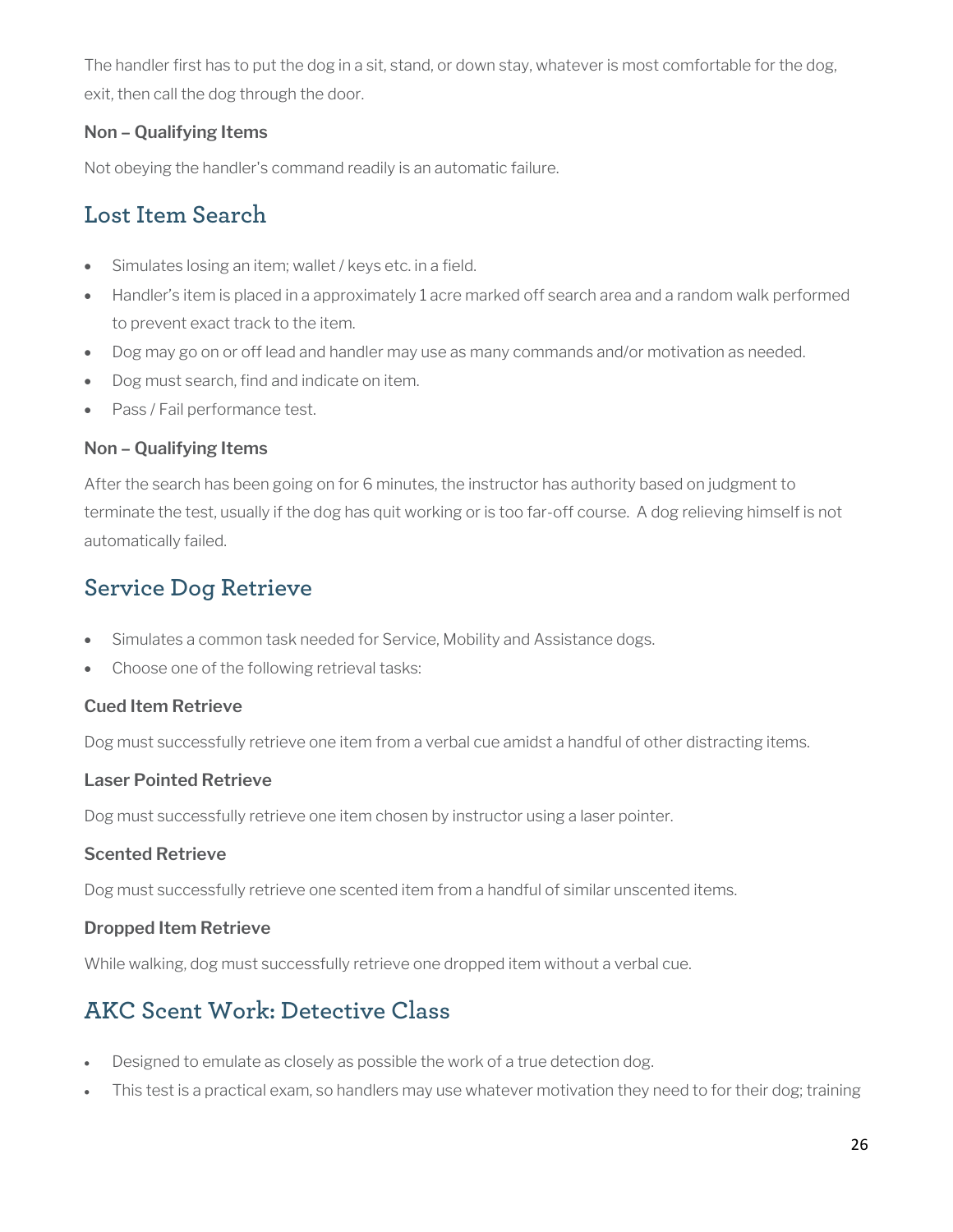collars, toys, food, etc.

- An alternative grade can be obtained by passing a NNDDA, NAPWDA or AKC Scent work certification.
- Pass / Fail performance test.

#### **Scents**

Any scent may be utilized but must be contained in a clean glass jar or metal container to prevent contamination. The scent must be on cotton balls or cotton swabs. If swabs are used, only those with paper stems (not plastic) may be used. The swabs should be cut in half, and the stems may be trimmed shorter, if preferred. To prepare the odors for trial, two (2) drops of the oil should be applied directly to the cotton ball or cotton swab.

#### **Finds**

There should be a total of five finds per course. Finds can be on, under, or in any object or container below waist height. Hides can also be buried in house plants or in the exterior grounds as long as the soil is determined by the judge to be sufficiently odor permeable. Anywhere in the search area is fair game, except that hides cannot be in the search boundary markers or on the persons of judges, stewards, or human distractions.

#### **Search Area**

The course must span both the interior and exterior of a building or structure. The total search area must be at least 2000 but not more than 5000 square feet. Any excluded areas will be clearly defined, but there will be no separate and distinct search areas. Teams may wander in and out of included rooms and go back and forth between interior and exterior areas when seeking hides.

#### **Search Time**

The dog has ten (10) minutes to locate the containers with the target scent and communicate the find to its handler.

#### **Indication at Odor**

Handlers must confirm the dog's indication with the word "Mark" when the dog indicates a find. If it is not immediately obvious where the dog is indicating when alert is called, the judge may ask the handler to point to the source location.

#### **Non – Qualifying Items**

Eliminating inside during the test, running out of time, handlers actively looking for the hide or calling "Mark" on a false find.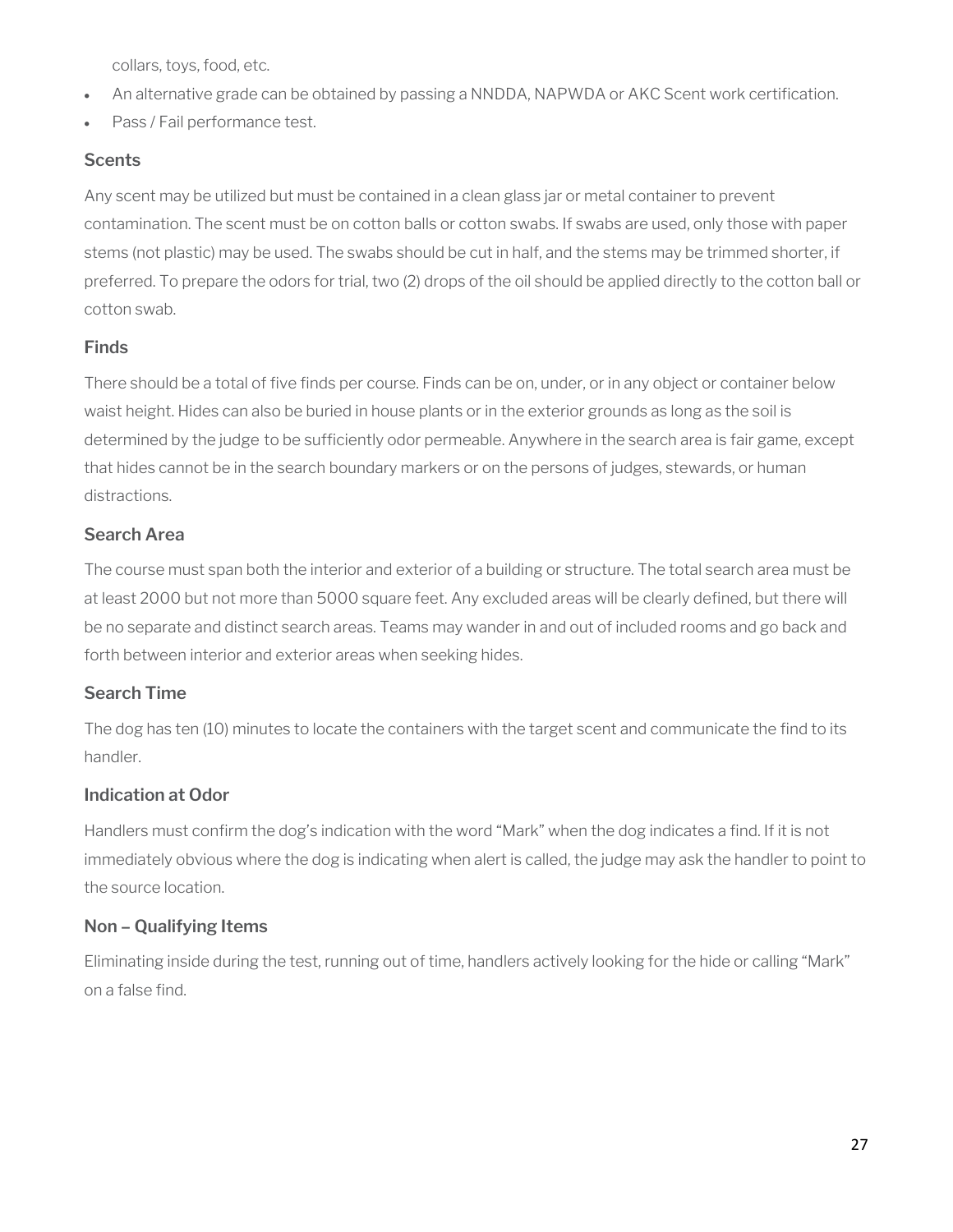# **Written Exams**

Written test questions are gathered from course content and from rules and regulations of industry standard performance tests. Tests are administered approximately every four (4) weeks throughout the course. The grading scale is comparable to an academic institution.

Passing: 70-100

#### Non-Passing: 0-69

Students that receive a non-passing grade have three (3) opportunities to re-take a written test to earn a passing score. Written tests that are re-taken and passed are automatically graded at the minimum passing score of 70, regardless of the actual score they receive. If the student fails to pass the written test after the three (3) opportunities, students may be terminated from the program

# **Client Interaction Requirements**

Client interaction requirements are graded as complete or incomplete and are derived from; student participation, professionalism, and fluency in conveying training theory and methods to clients. Working with clients is a necessary part of any career field working with dogs. A professional dog trainer not only understands how to read and train dogs, but also knows how to teach the clients they work with.

#### **Observe and Conduct Pet Training Evaluations**

Students must observe pet training evaluations, either on campus or through the in-store externship. When/if available, students may participate in conducting evaluations. If no opportunity is available, students may role play with an instructor to fulfil this requirement.

#### **Observe and Conduct Private Lessons**

Students must observe private lessons, either on campus or through the in-store externship. When/if available, students may participate in conducting private lessons. If no opportunity is available, students may role play with an instructor to fulfil this requirement.

#### **Observe and Conduct Difficult Dog/Client Lessons and Evaluations**

When/if available, students may observe/conduct difficult dog/client lessons and evaluations. If no opportunity is available, students may role play with an instructor to fulfil this requirement.

#### **Observe and Conduct Training Updates**

Students must observe a trainer providing a training update to a client. When/if available, students will conduct training updates to clients regarding their dog. If no opportunity is available, students may role play with an instructor to fulfil this requirement.

#### **Observe and Conduct Group Classes/Specialty Group Classes**

When/if available, students may observe/conduct group classes. If no opportunity is available, students may role play with the class to fulfil this requirement.